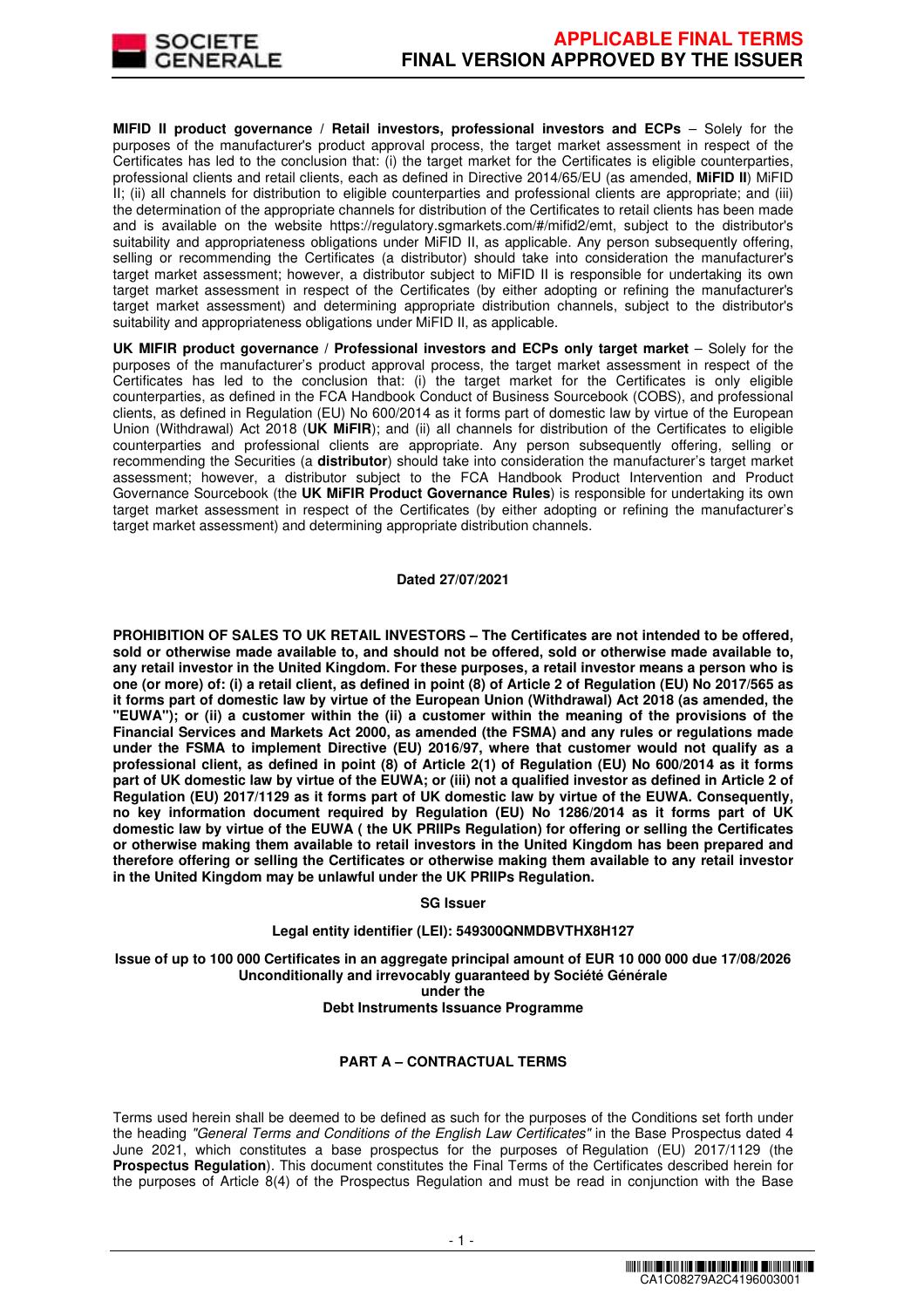

Prospectus and any supplement published prior to the Issue Date (as defined below) (the **Supplement**(s)); provided, however, that to the extent such Supplement (i) is published after these Final Terms have been signed or issued and (ii) provides for any change to the Conditions as set out under the heading "General Terms and Conditions of the English Law Certificates", such change shall have no effect with respect to the Conditions of the Certificates to which these Final Terms relate. Full information on the Issuer, the Guarantor and the offer of the Certificates is only available on the basis of the combination of these Final Terms, the Base Prospectus and any Supplement(s). Prior to acquiring an Interest in the Certificates described herein, prospective investors should read and understand the information provided in these Final Terms, the Base Prospectus and any Supplement(s) and be aware of the restrictions applicable to the offer and sale of such Certificates in the United States or to, or for the account or benefit of, persons that are not Permitted Transferees. A summary of the issue of the Certificates is annexed to these Final Terms.

Copies of the Base Prospectus, any Supplement(s) and these Final Terms are available for inspection from the head office of the Issuer, the Guarantor, the specified offices of the Paying Agents and, in the case of Certificates admitted to trading on the Regulated Market or on Euro MTF of the Luxembourg Stock Exchange, on the website of the Luxembourg Stock Exchange (www.bourse.lu) and, in the case of Non-Exempt Offers; on the website of the Issuer (http://prospectus.socgen.com).

| 1.  | (i)   | <b>Series Number:</b>                                                                   | 227560EN/21.8                                                                                                                                                                                |  |
|-----|-------|-----------------------------------------------------------------------------------------|----------------------------------------------------------------------------------------------------------------------------------------------------------------------------------------------|--|
|     | (ii)  | <b>Tranche Number:</b>                                                                  | 1                                                                                                                                                                                            |  |
|     | (iii) | Date on which the Certificates<br>become fungible:                                      | Not Applicable                                                                                                                                                                               |  |
| 2.  |       | <b>Specified Currency:</b>                                                              | <b>EUR</b>                                                                                                                                                                                   |  |
| 3.  |       | <b>Aggregate Nominal Amount:</b>                                                        |                                                                                                                                                                                              |  |
|     | (i)   | - Tranche:                                                                              | up to 100 000 Certificates in an aggregate principal amount<br>of EUR 10 000 000                                                                                                             |  |
|     | (ii)  | - Series:                                                                               | up to 100 000 Certificates in an aggregate principal amount<br>of EUR 10 000 000                                                                                                             |  |
| 4.  |       | <b>Issue Price:</b>                                                                     | EUR 100 per Certificate of EUR 100 Specified Denomination                                                                                                                                    |  |
| 5.  |       | <b>Specified Denomination(s):</b>                                                       | EUR 100                                                                                                                                                                                      |  |
| 6.  | (i)   | <b>Issue Date:</b><br>(DD/MM/YYYY)                                                      | 20/08/2021                                                                                                                                                                                   |  |
|     | (ii)  | <b>Interest Commencement Date:</b>                                                      | <b>Issue Date</b>                                                                                                                                                                            |  |
| 7.  |       | <b>Final Exercise Date:</b><br>(DD/MM/YYYY)                                             | 17/08/2026                                                                                                                                                                                   |  |
| 8.  |       | <b>Governing law:</b>                                                                   | English law                                                                                                                                                                                  |  |
| 9.  | (i)   | <b>Status of the Certificates:</b>                                                      | Unsecured                                                                                                                                                                                    |  |
|     | (ii)  | Date of corporate authorisation<br>obtained for the issuance of<br><b>Certificates:</b> | Not Applicable                                                                                                                                                                               |  |
|     | (iii) | <b>Type of Structured Certificates:</b>                                                 | <b>Share Linked Certificates</b>                                                                                                                                                             |  |
|     |       |                                                                                         | The provisions of the following Additional Terms and<br>Conditions apply:<br>Additional Terms and Conditions for Share<br>Linked<br>Certificates and Depositary Receipts Linked Certificates |  |
|     | (iv)  | <b>Reference of the Product</b>                                                         | 3.3.3 with Option 1 applicable as described in the Additional<br>Terms and Conditions relating to Formulae                                                                                   |  |
| 10. |       | <b>Interest Basis:</b>                                                                  | See section "PROVISIONS RELATING TO INTEREST (IF<br>ANY) PAYABLE" below.                                                                                                                     |  |
| 11. |       | <b>Redemption/Payment Basis:</b>                                                        | See section "PROVISIONS RELATING TO REDEMPTION"<br>below.                                                                                                                                    |  |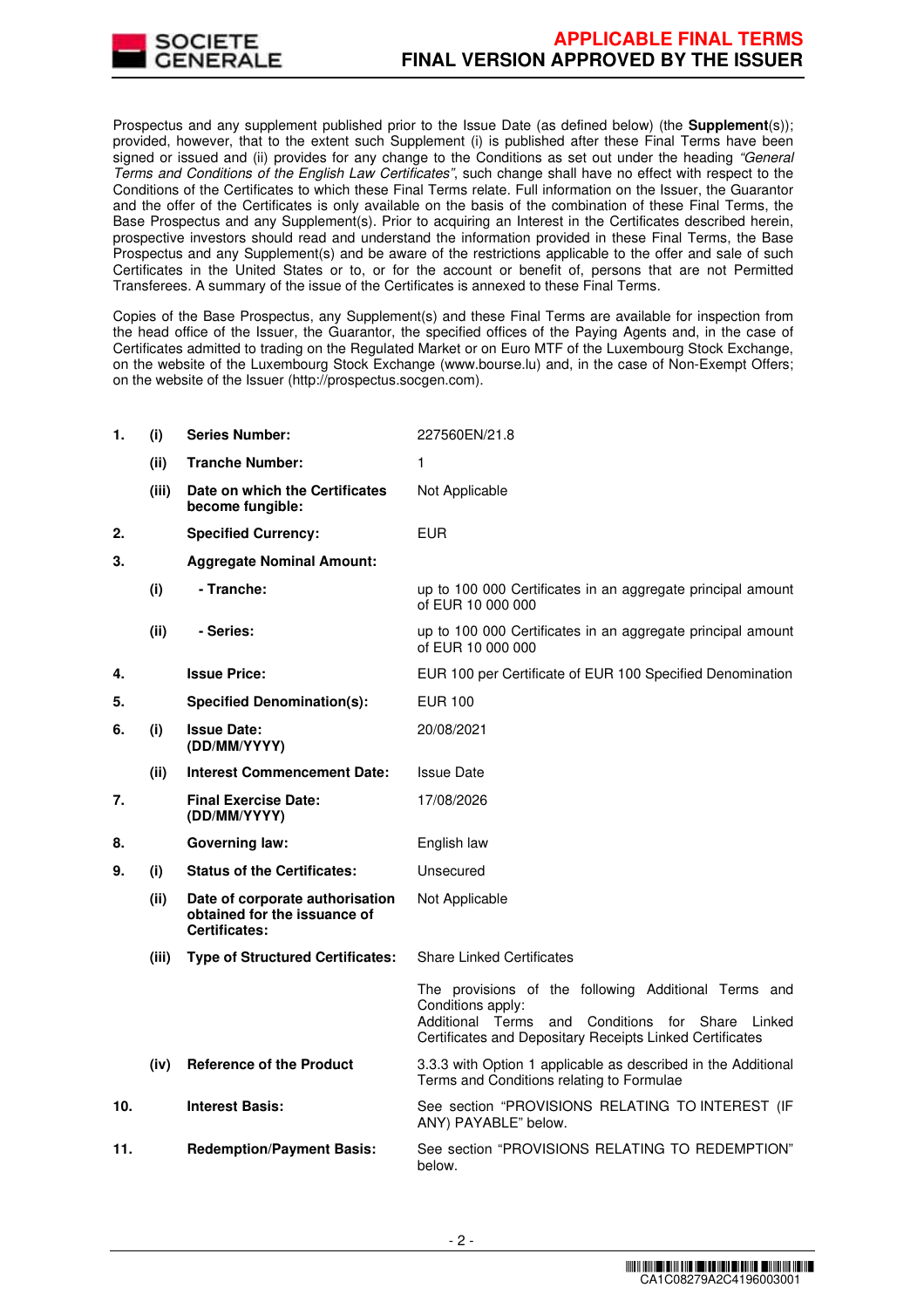

| 12. |       | Issuer's/Certificateholders'<br>redemption option:                             | See section "PROVISIONS RELATING TO REDEMPTION"<br>below.                                                                                                                                                                    |
|-----|-------|--------------------------------------------------------------------------------|------------------------------------------------------------------------------------------------------------------------------------------------------------------------------------------------------------------------------|
|     |       | PROVISIONS RELATING TO INTEREST (IF ANY) PAYABLE                               |                                                                                                                                                                                                                              |
| 13. |       | <b>Fixed Rate Certificate</b><br><b>Provisions:</b>                            | Not Applicable                                                                                                                                                                                                               |
| 14. |       | <b>Floating Rate Certificate</b><br><b>Provisions:</b>                         | Not Applicable                                                                                                                                                                                                               |
| 15. |       | <b>Structured Interest Certificate</b><br><b>Provisions:</b>                   | Applicable as per Condition 3.3 of the General Terms and<br>Conditions                                                                                                                                                       |
|     | (i)   | <b>Structured Interest Amount(s)</b>                                           | Unless previously redeemed, on each Interest Payment<br>Date(i) (i from 1 to 5), the Issuer shall pay to the<br>Certificateholders, for each Certificate,<br>an<br>amount<br>determined by the Calculation Agent as follows: |
|     |       |                                                                                | Scenario 1:                                                                                                                                                                                                                  |
|     |       |                                                                                | If on Valuation Date(i), Performance(i) is higher than or<br>equal to $-35.0\%$ , then:                                                                                                                                      |
|     |       |                                                                                | Structured<br>Interest Amount(i)<br>Specified<br>Max(0;<br>$=$<br>Denomination x (i x 7%) - SumCouponsPaid(i-1))                                                                                                             |
|     |       |                                                                                | Scenario 2:                                                                                                                                                                                                                  |
|     |       |                                                                                | If on Valuation Date(i), Performance(i) is lower than -35.0%,<br>then:                                                                                                                                                       |
|     |       |                                                                                | Structured Interest Amount(i) = 0 (zero)                                                                                                                                                                                     |
|     |       |                                                                                | Definitions relating to the Structured Interest Amount are set<br>out in paragraph 25(ii) "Definitions relating to the Product"                                                                                              |
|     | (ii)  | <b>Specified Period(s)/Interest</b><br><b>Payment Date(s):</b><br>(DD/MM/YYYY) | Interest Payment Date(i) (i from 1 to 5): 29/08/2022;<br>28/08/2023; 27/08/2024; 27/08/2025; 17/08/2026                                                                                                                      |
|     | (iii) | <b>Business Day</b><br><b>Convention:</b>                                      | Following Business Day Convention (unadjusted)                                                                                                                                                                               |
|     | (iv)  | <b>Day Count Fraction:</b>                                                     | Not Applicable                                                                                                                                                                                                               |
|     | (v)   | <b>Business Centre(s):</b>                                                     | Not Applicable                                                                                                                                                                                                               |
| 16. |       | <b>Zero Coupon Certificate</b><br><b>Provisions:</b>                           | Not Applicable                                                                                                                                                                                                               |
|     |       | PROVISIONS RELATING TO REDEMPTION                                              |                                                                                                                                                                                                                              |
| 17. |       | Redemption at the option of the<br><b>Issuer:</b>                              | Not Applicable                                                                                                                                                                                                               |

**18. Redemption at the option of the Certificateholders:**

- **19. Automatic Early Redemption:** Applicable as per Condition 6.4.2 of the General Terms and
	- **Conditions (i) Automatic Early Redemption Amount(s):** Unless previously redeemed, if an Automatic Early Redemption Event has occurred, then the Issuer shall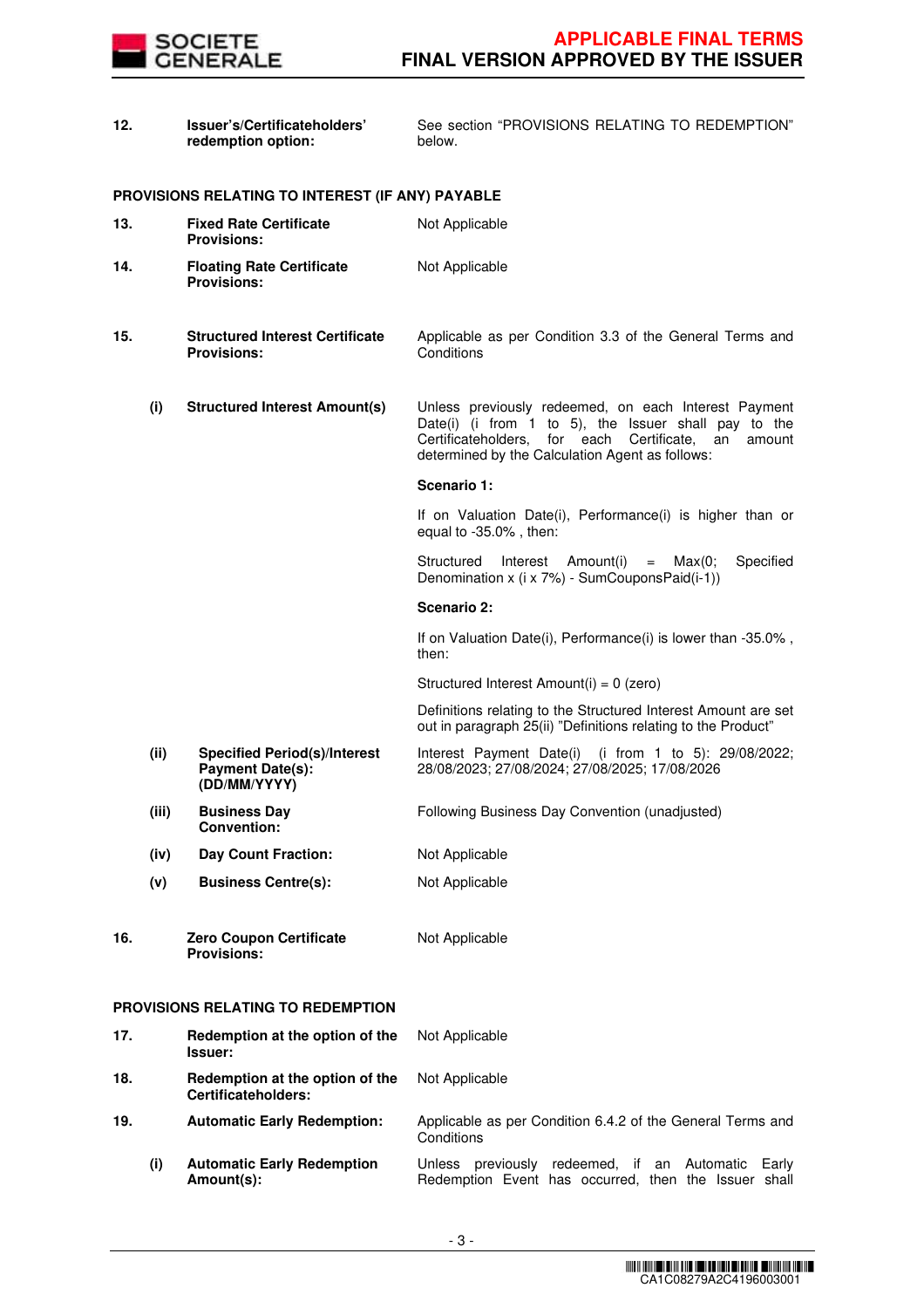

redeem early the Certificates on Automatic Early Redemption Date(i) (i from 1 to 4) in accordance with the following provisions in respect of each Certificate:

Automatic Early Redemption Amount(i) = Specified Denomination x (100%)

 Definitions relating to the Automatic Early Redemption Amount are set out in paragraph 25(ii) "Definitions relating to the Product".

- **(ii) Automatic Early Redemption Date(s): (DD/MM/YYYY)** Automatic Early Redemption Date(i) (i from 1 to 4): 29/08/2022; 28/08/2023; 27/08/2024; 27/08/2025
- **(iii) Automatic Early Redemption Event:** is deemed to have occurred, as determined by the Calculation Agent, if on a Valuation Date(i) (i from 1 to 4), Performance(i) is higher than or equal to 0%

**20. Final Exercise Amount:** Unless previously redeemed, the Issuer shall redeem the Certificates on the Final Exercise Date, in accordance with the following provisions in respect of each Certificate:

### **Scenario 1:**

If on Valuation Date(5), Performance(5) is higher than or equal to -35.0% , then:

Final Exercise Amount = Specified Denomination x [100%]

#### **Scenario 2:**

If on Valuation Date(5), Performance(5) is lower than -35.0% , then:

Final Exercise Amount = Specified Denomination x (100% + Performance(5))

 Definitions relating to the Final Exercise Amount are set out in paragraph 25(ii) "Definitions relating to the Product".

- **21. Physical Delivery Provisions:** Not Applicable
- **22. Trigger redemption at the option of the Issuer:** Not Applicable
- **23. Redemption for tax reasons, special tax reasons, regulatory reasons, Force Majeure Event, Event of Default** Early Redemption or Monetisation until the Final Exercise Date Early Redemption Amount : Market Value

# **PROVISIONS APPLICABLE TO THE UNDERLYING(S) IF ANY**

**24. (i) Underlying(s):** The following Share as defined below:

|       | <b>Bloomberg Ticker</b><br>Company<br><b>ISP IM</b><br>Intesa Sanpaolo SpA                             | Website<br><b>Exchange</b><br>BORSA ITALIANA S.P.A.<br>www.intesasanpaolo.com                                                                                    |
|-------|--------------------------------------------------------------------------------------------------------|------------------------------------------------------------------------------------------------------------------------------------------------------------------|
| (ii)  | Information relating to the past<br>and future performances of the<br>Underlying(s) and volatility:    | The information relating to the past and future performances<br>of the Underlying(s) and volatility are available on the source<br>specified in the table above. |
| (iii) | Provisions relating, amongst<br>others, to the Market Disruption<br>Event(s) and/or Extraordinary      | The provisions of the following Additional Terms and<br>Conditions apply:                                                                                        |
|       | Event(s) and/or any additional<br>disruption event(s) as described<br>in the relevant Additional Terms | Conditions<br>for Share<br>I inked<br>Additional Terms<br>and<br>Certificates and Depositary Receipts Linked Certificates                                        |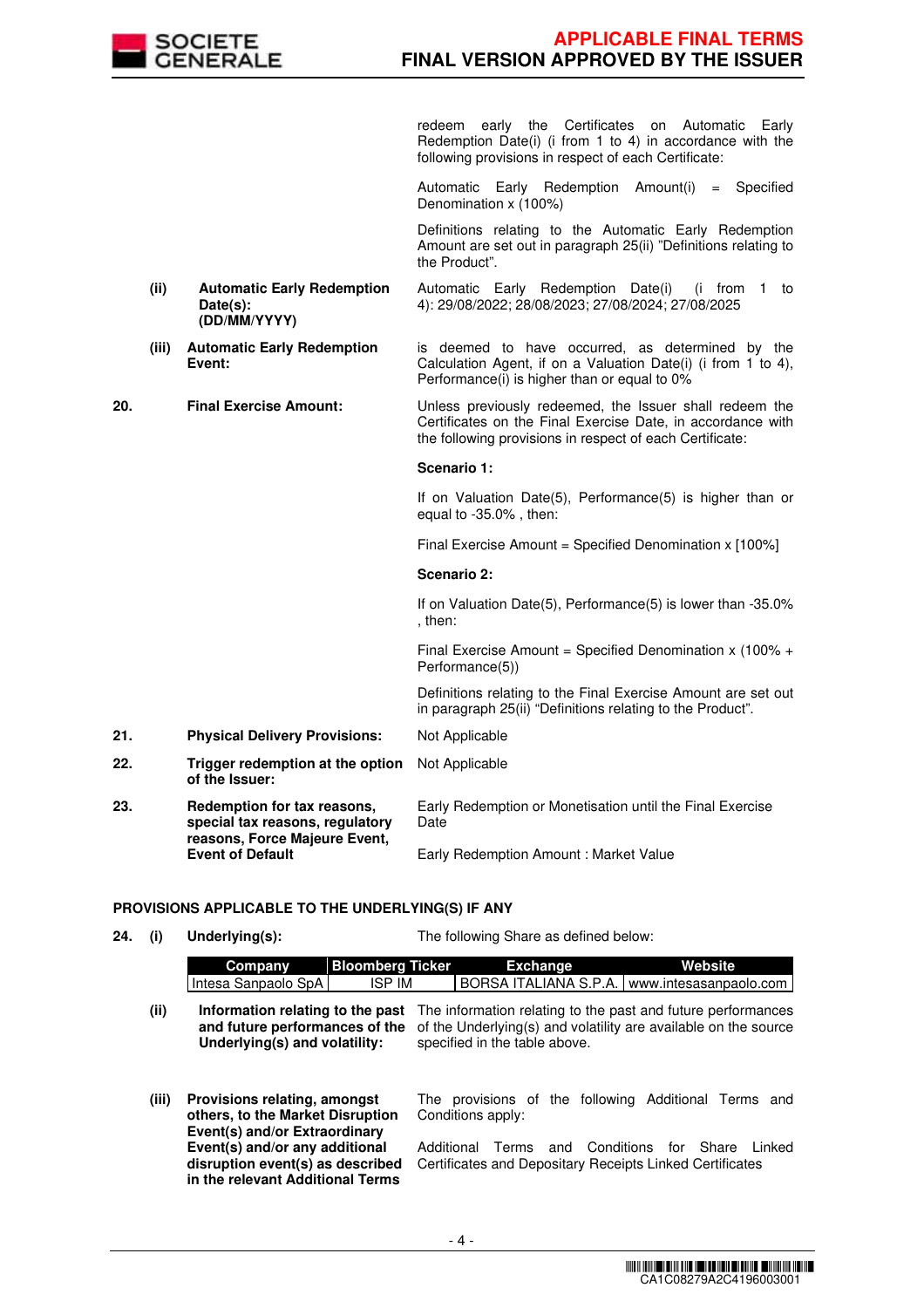

**and Conditions:**

| (iv) | Other information relating to<br>the Underlying(s):     | Information or summaries of information included herein with<br>respect to the Underlying(s), has been extracted from<br>general databases released publicly or by any other<br>available information.                                                                                                 |
|------|---------------------------------------------------------|--------------------------------------------------------------------------------------------------------------------------------------------------------------------------------------------------------------------------------------------------------------------------------------------------------|
|      |                                                         | Each of the Issuer and the Guarantor confirms that such<br>information has been accurately reproduced and that, so far<br>as it is aware and is able to ascertain from information<br>published, no facts have been omitted which would render<br>the reproduced information inaccurate or misleading. |
| (v)  | <b>Credit Linked Certificates</b><br><b>Provisions:</b> | Not Applicable                                                                                                                                                                                                                                                                                         |
| (vi) | <b>Bond Linked Certificates</b><br><b>Provisions:</b>   | Not Applicable                                                                                                                                                                                                                                                                                         |

# **DEFINITIONS APPLICABLE TO INTEREST (IF ANY), REDEMPTION AND THE UNDERLYING(S) IF ANY**

| 25. | (i)  | Definitions relating to date(s):                  | Applicable                                                                                                          |
|-----|------|---------------------------------------------------|---------------------------------------------------------------------------------------------------------------------|
|     |      | <b>Valuation Date(0):</b><br>(DD/MM/YYYY)         | 20/08/2021                                                                                                          |
|     |      | Valuation Date(i) (i from 1 to 5)<br>(DD/MM/YYYY) | 21/08/2023:<br>20/08/2024:<br>20/08/2025:<br>22/08/2022:<br>10/08/2026                                              |
|     | (ii) | Definitions relating to the<br><b>Product:</b>    | Applicable, subject to the provisions of Condition 4 of the<br>Additional Terms and Conditions relating to Formulae |
|     |      | SumCouponsPaid(i-1)<br>(i from 2 to 5)            | SumCouponsPaid(i-2)<br>Structured<br>Interest<br>means<br>$+$<br>Amount(i-1)                                        |
|     |      |                                                   | With:                                                                                                               |
|     |      |                                                   | $SumCouponsPaid(0) = 0$ (zero)                                                                                      |
|     |      | Performance(i)<br>(i from 1 to 5)                 | means $(S(i) / S(0)) - 100\%$                                                                                       |
|     |      | S(i)<br>(i from 0 to 5)                           | means in respect of any Valuation Date(i) the Closing Price<br>of the Underlying                                    |

# **PROVISIONS RELATING TO SECURED CERTIFICATES**

**26. Secured Certificates Provisions:** Not Applicable

# **GENERAL PROVISIONS APPLICABLE TO THE CERTIFICATES**

| 27. |     | Provisions applicable to<br>payment date(s): |                                                                                                                |
|-----|-----|----------------------------------------------|----------------------------------------------------------------------------------------------------------------|
|     |     | - Payment Business Day:                      | Following Payment Business Day                                                                                 |
|     |     | - Financial Centre(s):                       | Not Applicable                                                                                                 |
| 28. |     | Form of the Certificates:                    |                                                                                                                |
|     | (i) | Form:                                        | Non-US Registered Global Note registered in the name of a<br>nominee for a common depositary for Euroclear and |

Clearstream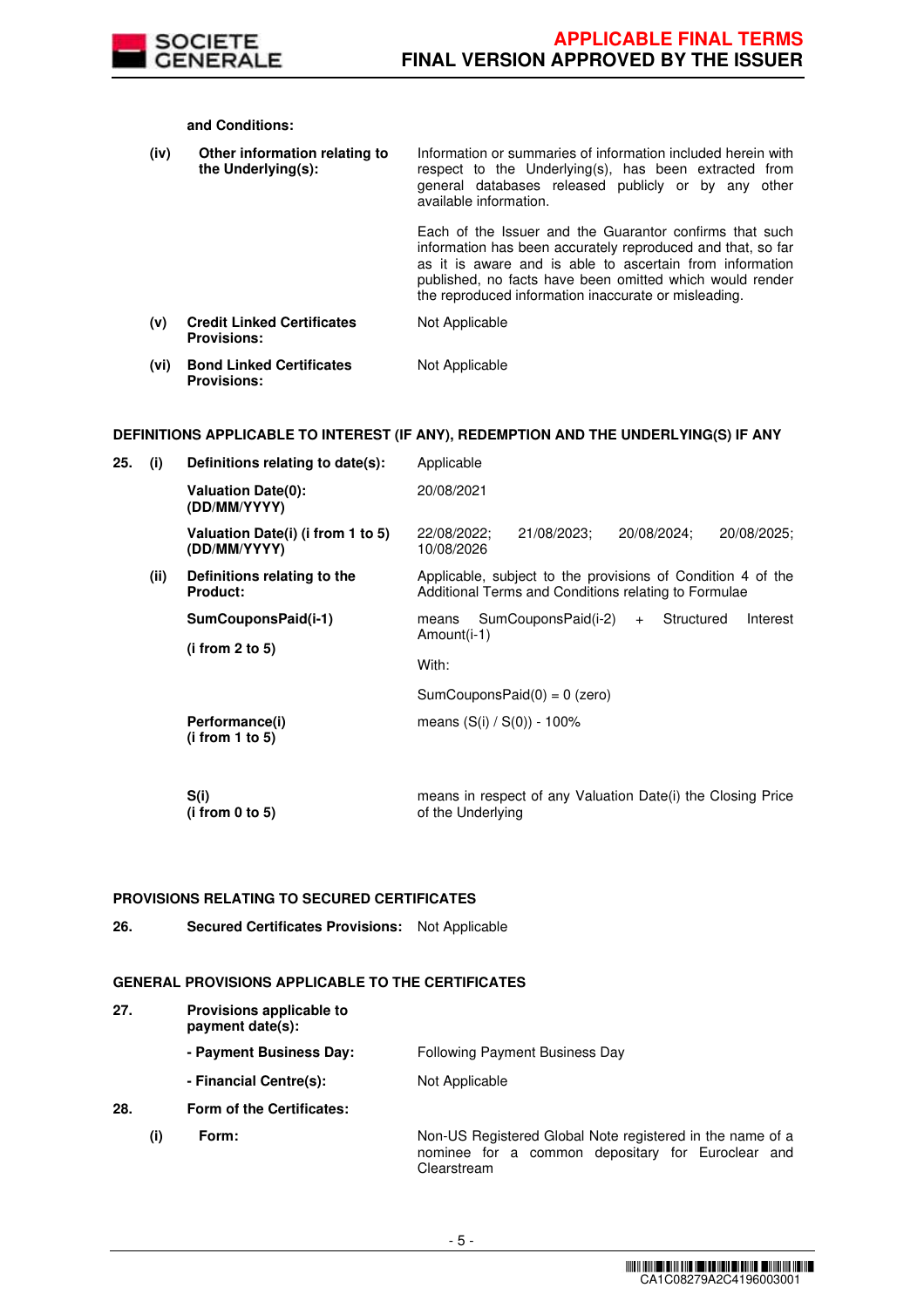

|     | (ii) | New Global Note (NGN -<br>bearer notes) / New<br>Safekeeping Structure (NSS -<br>registered notes): | No                                                                      |
|-----|------|-----------------------------------------------------------------------------------------------------|-------------------------------------------------------------------------|
| 29. |      | <b>Redenomination:</b>                                                                              | Not Applicable                                                          |
| 30. |      | <b>Consolidation:</b>                                                                               | Applicable as per Condition 14.2 of the General Terms and<br>Conditions |
| 31. |      | <b>Partly Paid Certificates</b><br><b>Provisions:</b>                                               | Not Applicable                                                          |
| 32. |      | <b>Instalment Certificates</b><br><b>Provisions:</b>                                                | Not Applicable                                                          |
| 33. |      | Masse:                                                                                              | Not Applicable                                                          |
| 34. |      | <b>Dual Currency Certificate</b><br><b>Provisions:</b>                                              | Not Applicable                                                          |
| 35. |      | <b>Additional Amount Provisions</b><br>for Italian Certificates:                                    | Not Applicable                                                          |
| 36. |      | Interest Amount and/or the<br><b>Redemption Amount switch at</b><br>the option of the Issuer:       | Not Applicable                                                          |
| 37. |      | <b>Portfolio Linked Certificates</b><br><b>Provisions:</b>                                          | Not Applicable                                                          |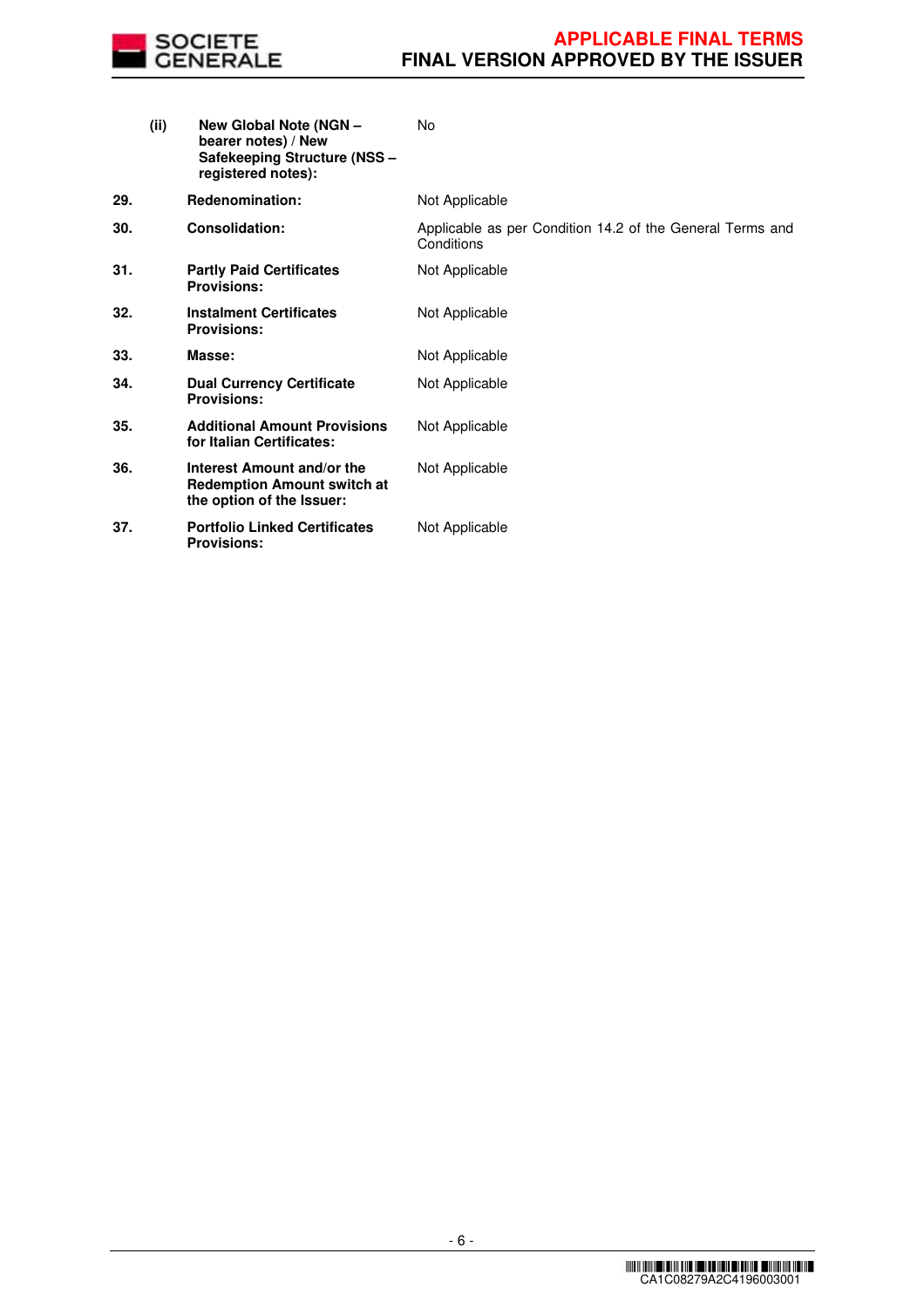

# **PART B – OTHER INFORMATION**

# **1. LISTING AND ADMISSION TO TRADING**

- **(i) Listing:** None
- **(ii) Admission to trading:** Application shall be made for the Certificates to be admitted to trading on the Multilateral Trading Facility ("MTF") named EuroTLX organized and managed by Borsa Italiana S.p.A. with effect from or as soon as practicable after the Issue Date. Société Générale, directly or through a third party appointed by it, will act as specialist for the Certificates, in accordance with the rules and regulations of EuroTLX.

 **There can be no assurance that the listing and trading of the Certificates will be approved with effect on the Issue Date or at all, provided that if Borsa Italiana S.p.A. does not release its decision of admission to trading within the day immediately preceding the Issue Date, Section 10 – paragraph "Conditions to which the offer is subject" of these Final Terms shall apply.**

**(iii) Estimate of total expenses related to admission to trading:** Not Applicable **(iv) Information required for Certificates to be listed on SIX Swiss Exchange:** Not Applicable

# **2. RATINGS**

The Certificates to be issued have not been rated.

# **3. INTERESTS OF NATURAL AND LEGAL PERSONS INVOLVED IN THE ISSUE/OFFER**

 Save for fees, if any, payable to the Dealer, and so far as the Issuer is aware, no person involved in the issue of the Certificates has an interest material to the offer.

The Dealer and its affiliates have engaged, and may in the future engage, in investment banking and/or commercial banking transactions with, and may perform other services for, the Issuer and its affiliates in the ordinary course of business.

 Société Générale will ensure the roles of provider of hedging instruments to the Issuer of the Certificates and Calculation Agent of the Certificates.

 The possibility of conflicts of interest between the different roles of Société Générale on one hand, and between those of Société Générale in these roles and those of the Certificateholders on the other hand cannot be excluded.

 Furthermore, given the banking activities of Société Générale, conflicts may arise between the interests of Société Générale acting in these capacities (including business relationship with the issuers of the financial instruments being underlyings of the Certificates or possession of non public information in relation with them) and those of the Certificateholders. Finally, the activities of Société Générale on the underlying financial instrument(s), on its proprietary account or on behalf of its customers, or the establishment of hedging transactions, may also have an impact on the price of these instruments and their liquidity, and thus may be in conflict with the interests of the Certificateholders.

# **4. REASONS FOR THE OFFER AND USE OF PROCEEDS**

**(i) Reasons for the offer and use of proceeds:**

The net proceeds from each issue of Certificates will be applied for the general financing purposes of the Société Générale Group, which include making a profit.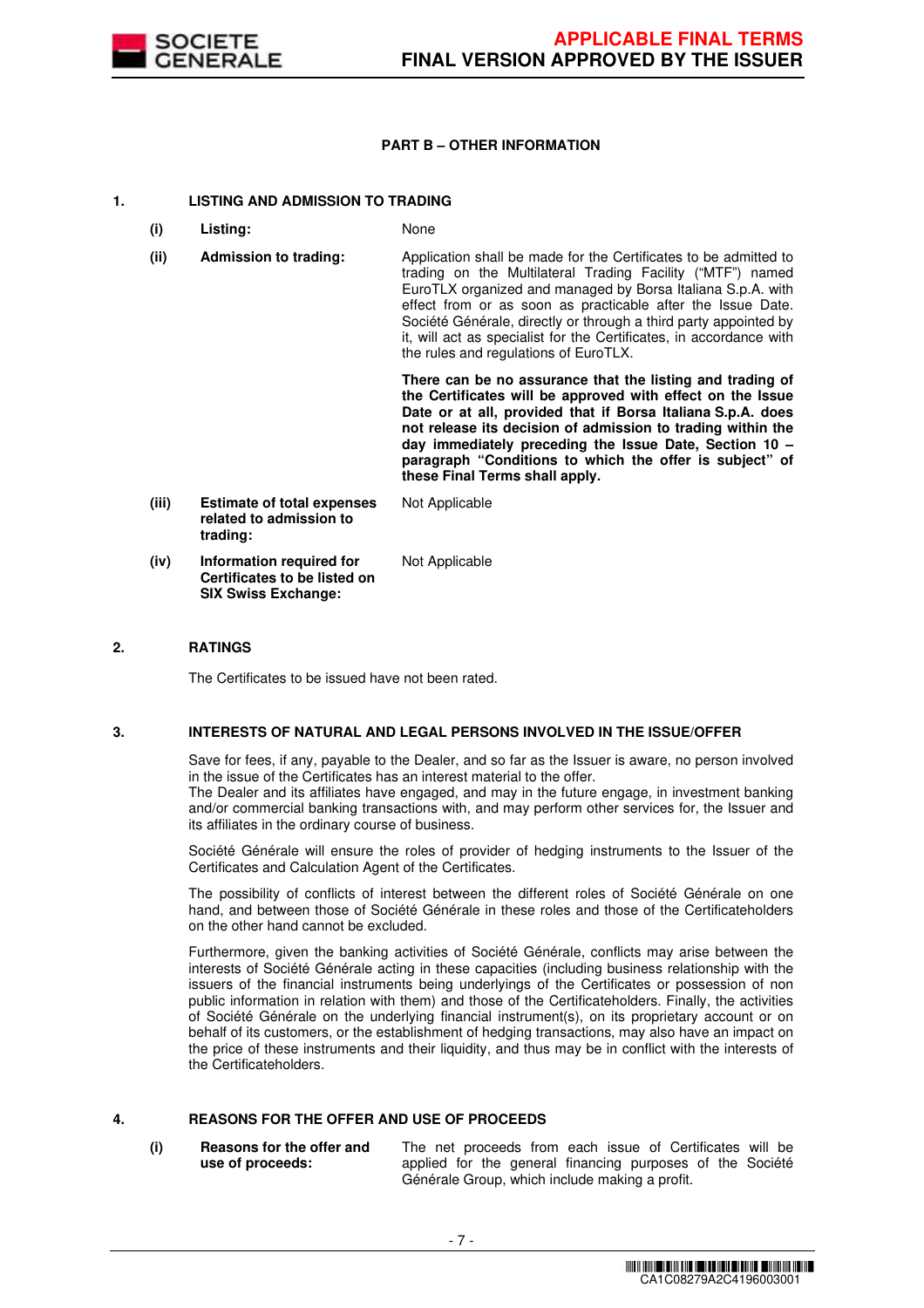

- **(ii) Estimated net proceeds:** Not Applicable
- **(iii) Estimated total expenses:** Not Applicable
- **5. INDICATION OF YIELD** (Fixed Rate Certificates only) Not Applicable
- **6. HISTORIC INTEREST RATES** (Floating Rate Certificates only)

Not Applicable

# **7. PERFORMANCE AND EFFECT ON VALUE OF INVESTMENT**

#### **(i) PERFORMANCE OF FORMULA, EXPLANATION OF EFFECT ON VALUE OF INVESTMENT**  (Structured Certificates only)

 The value of the Certificates, the payment of a Coupon amount on a relevant Interest payment date to a Certificateholder, the payment of an automatic early redemption amount on a relevant automatic early redemption date, and the payment of a redemption amount to a Certificateholder on the Final Exercise Date will depend on the performance of the underlying asset(s), on the relevant valuation date(s).

 The value of the Certificates is linked to the positive or negative performance of the underlying instrument. The amount(s) to be paid is/are determined on the basis of the condition which is satisfied (or not) if the performance of the underlying instrument is higher than or equal to a predefined barrier performance.

 During the lifetime of the Certificates, the market value of these Certificates may be lower than the invested capital. Furthermore, an insolvency of the Issuer and/or the Guarantor may cause a total loss of the invested capital.

**The attention of the investors is drawn to the fact that they could sustain an entire or a partial loss of their investment.**

#### **(ii) PERFORMANCE OF RATE(S) OF EXCHANGE AND EXPLANATION OF EFFECT ON VALUE OF INVESTMENT** (Dual Currency Certificates only)

Not Applicable

# **8. OPERATIONAL INFORMATION**

**(i) Security identification code(s): - ISIN code:** XS2313844305 **- Common code:** 231384430 **(ii) Clearing System(s):** Euroclear Bank S.A/N.V. (**Euroclear) /** Clearstream Banking société anonyme (**Clearstream**) **(iii) Delivery of the Certificates:** Delivery against payment **(iv) Calculation Agent:** Société Générale Tour Société Générale 17 Cours Valmy 92987 Paris La Défense Cedex France **(v) Paying Agent(s):** Société Générale Luxembourg SA 11, avenue Emile Reuter 2420 Luxembourg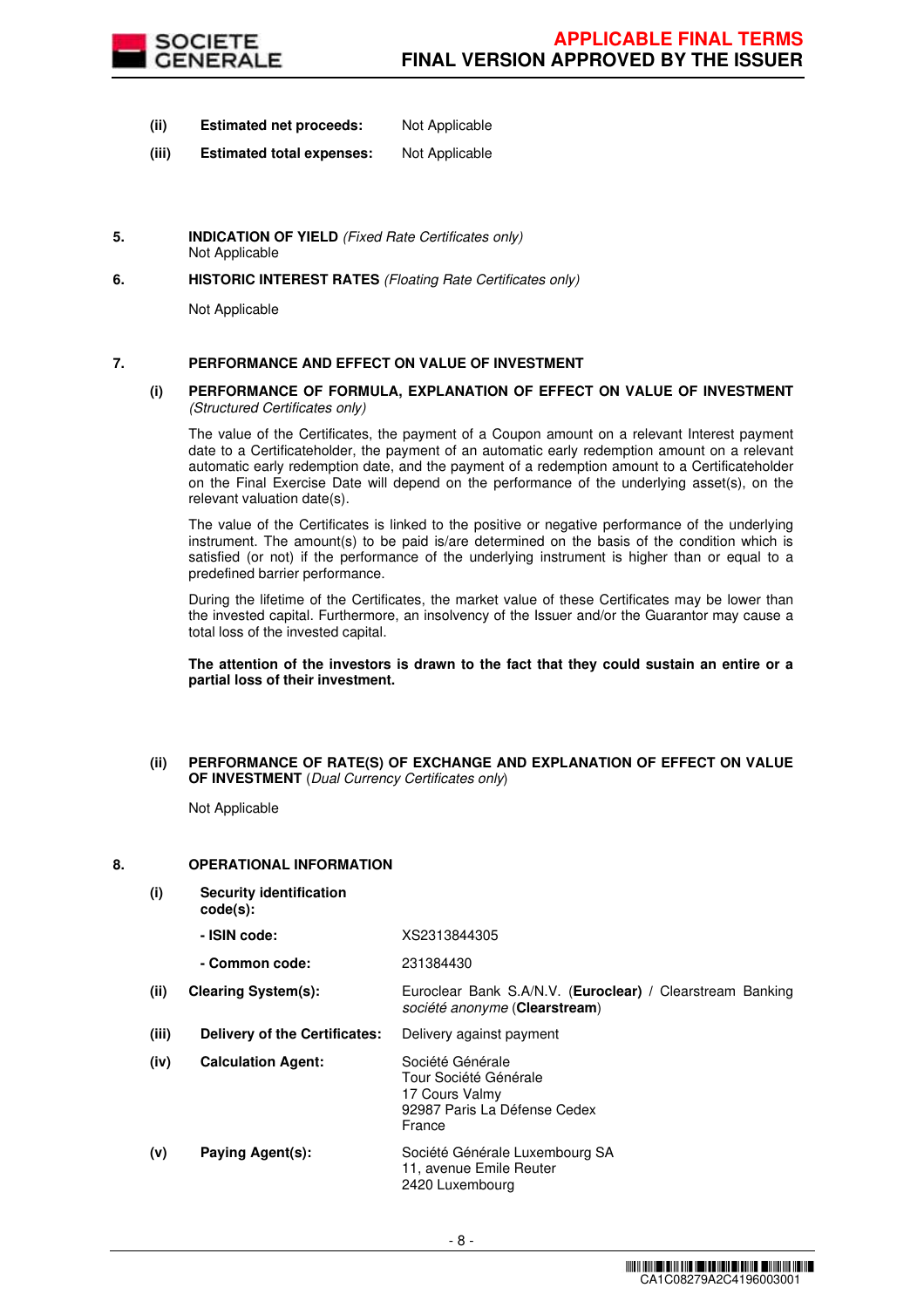

# Luxembourg

|    | (vi)  | Eurosystem eligibility of the<br><b>Certificates:</b>                                                                                  | No. Whilst the designation is specified as "no" at the date of<br>these Final Terms, should the Eurosystem eligibility criteria be<br>amended in the future such that the Certificates are capable of<br>meeting them the Certificates may then be deposited with one<br>of the ICSDs as common safekeeper (and registered in the<br>name of a nominee of one of the ICSDs acting as common<br>safekeeper). Note that this does not necessarily mean that the<br>Certificates will then be recognised as eligible collateral for<br>Eurosystem monetary policy and intraday credit operations by<br>the Eurosystem at any time during their life. Such recognition<br>will depend upon the ECB being satisfied that Eurosystem<br>eligibility criteria have been met. |
|----|-------|----------------------------------------------------------------------------------------------------------------------------------------|-----------------------------------------------------------------------------------------------------------------------------------------------------------------------------------------------------------------------------------------------------------------------------------------------------------------------------------------------------------------------------------------------------------------------------------------------------------------------------------------------------------------------------------------------------------------------------------------------------------------------------------------------------------------------------------------------------------------------------------------------------------------------|
|    | (vii) | <b>Address and contact details</b><br>of Société Générale for all<br>administrative<br>communications relating to<br>the Certificates: | Société Générale<br>Tour Société Générale<br>17 Cours Valmy<br>92987 Paris La Défense Cedex<br>France<br>Name: Sales Support Services - Derivatives<br>Tel: +33 1 57 29 12 12 (Hotline)<br>Email: clientsupport-deai@sgcib.com                                                                                                                                                                                                                                                                                                                                                                                                                                                                                                                                        |
| 9. |       | <b>DISTRIBUTION</b>                                                                                                                    |                                                                                                                                                                                                                                                                                                                                                                                                                                                                                                                                                                                                                                                                                                                                                                       |
|    | (i)   | <b>Method of distribution:</b>                                                                                                         | Non-syndicated                                                                                                                                                                                                                                                                                                                                                                                                                                                                                                                                                                                                                                                                                                                                                        |

 **- Dealer(s):** Société Générale Tour Société Générale 17 Cours Valmy 92987 Paris La Défense Cedex France **(ii) Total commission and concession:** There is no commission and/or concession paid by the Issuer to the Dealer or the Managers. Société Générale shall pay to Deutsche Bank SpA (the **Distributor**) an upfront placement fee of up to 2.00% of the nominal amount of Certificates effectively placed by such Distributor as of the Issue Date. (iii) **TEFRA rules:** Not Applicable **(iv) Non-exempt Offer Consent of the Issuer to use the Base Prospectus during the Offer Period:** A Non-exempt offer of the Certificates may be made by the Dealer and any **Initial Authorised Offeror** below mentioned, any **Additional Authorised Offeror**, the name and address of whom will be published on the website of the Issuer (http://prospectus.socgen.com) in the Non-exempt Offer jurisdiction(s) (**Non-exempt Offer Jurisdiction(s)**) during the offer period (**Offer Period**) as specified in the paragraph "Terms and Conditions of the Offer" below. **- Individual Consent / Name(s) and address(es) of any Initial Authorised Offeror:** Applicable / Deutsche Bank SpA, Piazza del Calendario, 3, 20126 Milano **- General Consent/ Other conditions to consent:** Not Applicable **(v) U.S. federal income tax considerations:** The Certificates are not Specified Certificates for purposes of the Section 871(m) Regulations. **(vi) Prohibition of Sales to EEA Retail Investors:** Not Applicable **(vii) Prohibition of Sales to UK**  Applicable

**Retail Investors:**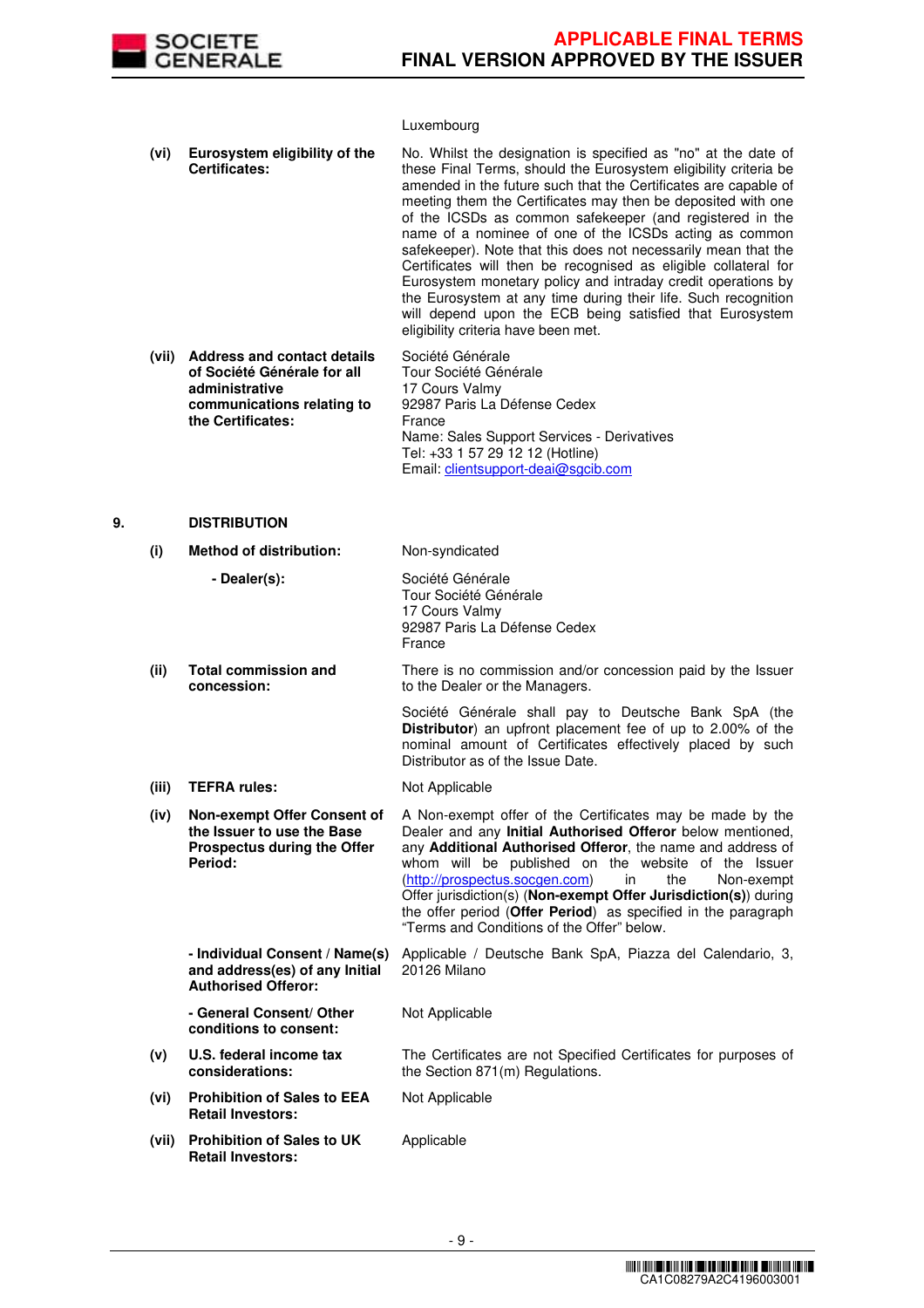

# **10. TERMS AND CONDITIONS OF THE OFFER**

| - Non-exempt Offer<br>Jurisdiction(s): | Italy                                                                                                                                                                                                                                                                                                                                                            |
|----------------------------------------|------------------------------------------------------------------------------------------------------------------------------------------------------------------------------------------------------------------------------------------------------------------------------------------------------------------------------------------------------------------|
| - Offer Period:                        | From and including July 29, 2021 at 9.00 a.m. Central<br>European Time (CET) to and including August 17, 2021 at 4.00<br>p.m. CET, subject to any early closing of the Offer Period as<br>described below.                                                                                                                                                       |
|                                        | The Certificates will be distributed:                                                                                                                                                                                                                                                                                                                            |
|                                        | (a) within the premises of the Distributors (at their offices and<br>branches);                                                                                                                                                                                                                                                                                  |
|                                        | (b) through door-to-door selling (fuori sede) pursuant to Articles<br>30 and 31 of the Italian Legislative Decree No. 58 of 24th<br>February 1998, as amended from time to time (the "Italian<br>Financial Services Act") from and including July 29, 2021 at<br>9.00 a.m. Central European Time (CET) to and including<br>August 12, 2021 at 4.00 p.m. CET; and |
|                                        | (c) through long distance selling techniques ( <i>tecniche di</i><br><i>comunicazione a distanza</i> ) pursuant to article 32 of the Italian<br>Financial Services Act July 29, 2021 at 9.00 a.m. Central<br>European Time (CET) to and including August 05, 2021 at 4.00<br>p.m. CET,                                                                           |

subject to any early closing of the Offer Period as described below.

The Distributor intending to distribute Certificates through doorto-door selling (fuori sede) pursuant to article 30 of the Italian Financial Services Act will collect the acceptance forms - other than directly at their branches and offices - through financial advisors for door-to-door selling (consulenti finanziari abilitati all'offerta fuori sede) pursuant to Article 31 of the Italian Financial Services Act.

Pursuant to Article 30, paragraph 6, of the Italian Financial Services Act, the validity and enforceability of contracts entered into through door-to-door selling (fuori sede) is suspended for a period of 7 (seven) days from the date of subscription of the acceptance form by the relevant investor.

Within such period investors may notify the relevant Distributor of their withdrawal without payment of any charge or commission.

The Certificates will be also offered through long distance selling techniques *(tecniche di comunicazione a distanza)* pursuant to article 32 of the Italian Financial Services Act (i.e., through the trading-online platform of the Distributors and/or recorded telephone orders). In this case, investors may purchase the Certificates via the internet, after being identified<br>by the Distributor, by using their personal Distributor, password/identification codes. Pursuant to article 67-duodecies of the Italian Legislative Decree No. 206/2005 as amended (the so called "Codice del Consumo"), the validity and enforceability of the contracts entered into through long distance selling techniques (tecniche di comunicazione a distanza) is suspended for a period of 14 (fourteen) days from the date of subscription of the acceptance form by the relevant investor. Within such period investors may notify the relevant Distributor of their withdrawal without any charge or commission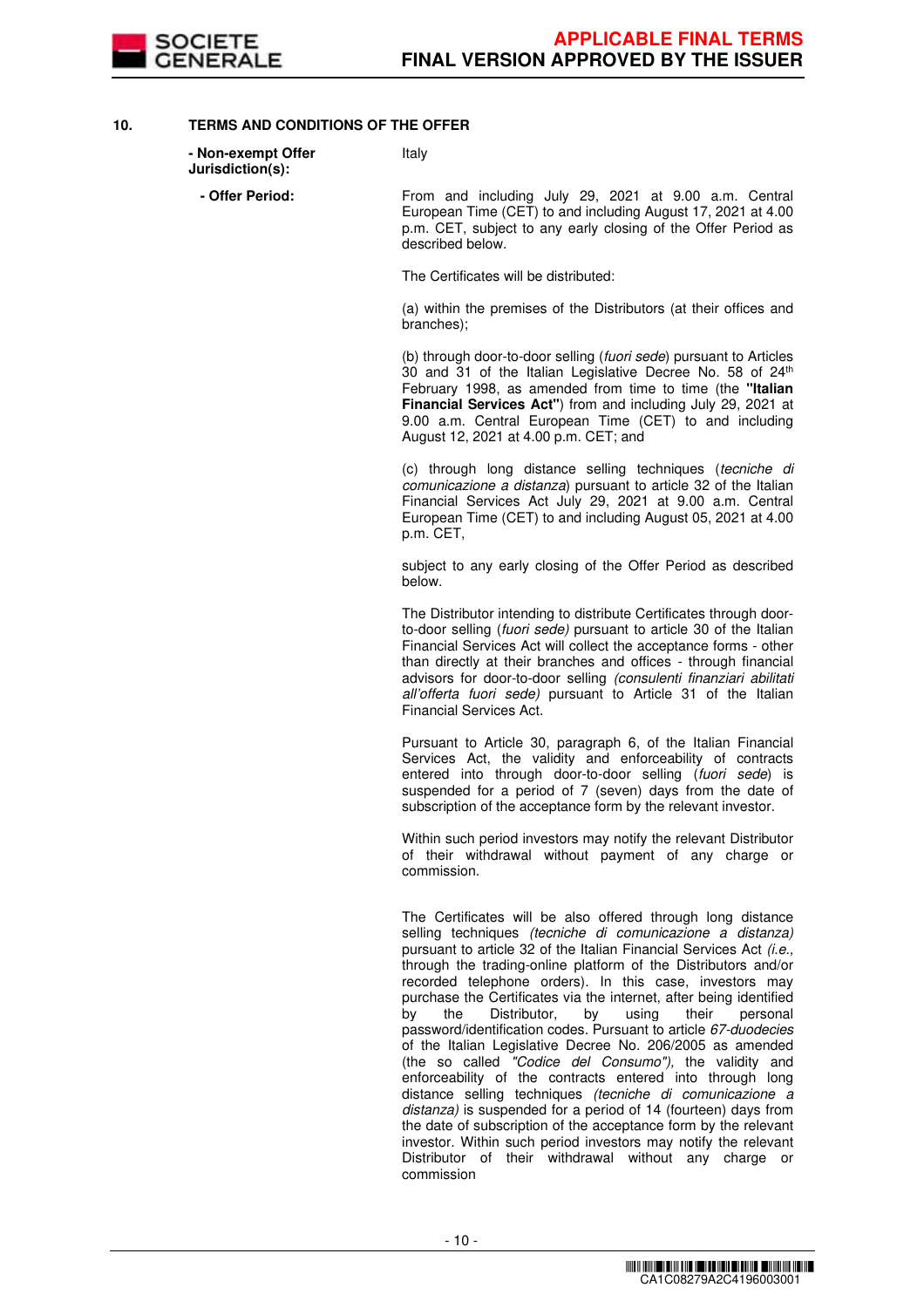

| - Offer Price:                                                                                                              | The Certificates will be offered at the Issue Price of which up to<br>a maximum of 2.00 % is represented by distribution fee<br>payable upfront by the Guarantor to the Distributor                                                                                                                                                                                                                                                                                                                                                                                                                                                                                                                               |
|-----------------------------------------------------------------------------------------------------------------------------|-------------------------------------------------------------------------------------------------------------------------------------------------------------------------------------------------------------------------------------------------------------------------------------------------------------------------------------------------------------------------------------------------------------------------------------------------------------------------------------------------------------------------------------------------------------------------------------------------------------------------------------------------------------------------------------------------------------------|
| - Conditions to which the<br>offer is subject:                                                                              | Offers of the Certificates are conditional on their issue and, on<br>any additional conditions set out in the standard terms of<br>business of the financial intermediaries, notified to investors by<br>such relevant financial intermediaries.                                                                                                                                                                                                                                                                                                                                                                                                                                                                  |
|                                                                                                                             | The Issuer reserves the right to close the Offer Period prior to<br>its<br>stated<br>expiry<br>for<br>any<br>reason.<br>The Issuer reserves the right to withdraw the offer and cancel<br>the issuance of the Certificates for any reason at any time on<br>or prior to the Issue Date. For the avoidance of doubt, if any<br>application has been made by a potential investor and the<br>Issuer exercises such right, no potential investor shall be<br>entitled to subscribe or otherwise acquire the Certificates.<br>In each case, a notice to the investors on the early termination<br>or the withdrawal, as applicable, will be published on the<br>website of the Issuer (http://prospectus.socgen.com). |
|                                                                                                                             | The validity of the offer is subject to the condition that the<br>decision of admission to trading on EuroTLX is released<br>by Borsa Italiana S.p.A. by not later than on the day<br>immediately preceding the Issue Date; otherwise, the offer will<br>be deemed withdrawn and the issuance cancelled. The Issuer<br>undertakes to file the relevant application with Borsa<br>Italiana S.p.A. in due time to allow Borsa Italiana S.p.A. to<br>release a decision, according to its rules, within the day<br>immediately preceding the Issue Date.                                                                                                                                                             |
| - Description of the<br>application process:                                                                                | The distribution activity will be carried out in accordance with<br>the financial intermediary's usual procedures. Prospective<br>investors will not be required to enter into any contractual<br>arrangements directly with the Issuer in relation to the<br>subscription of the Certificates.                                                                                                                                                                                                                                                                                                                                                                                                                   |
| - Description of possibility<br>to reduce subscriptions and<br>manner for refunding<br>excess amount paid by<br>applicants: | Not Applicable                                                                                                                                                                                                                                                                                                                                                                                                                                                                                                                                                                                                                                                                                                    |
| - Details of the minimum<br>and/or maximum amount of<br>application:                                                        | Minimum amount of application : EUR 100 (i.e. 1 Certificate)                                                                                                                                                                                                                                                                                                                                                                                                                                                                                                                                                                                                                                                      |
| - Details of the method and<br>time limits for paying up and<br>delivering the Certificates:                                | The Certificates will be issued on the Issue Date against<br>payment to the Issuer of the net subscription moneys.<br>However, the settlement and delivery of the Certificates will be<br>executed through the Dealer mentioned above. Investors will<br>be notified by the relevant financial intermediary of their<br>allocations of Certificates and the settlement arrangements in<br>respect thereof.                                                                                                                                                                                                                                                                                                        |
|                                                                                                                             | The settlement and the delivery of the securities will be<br>executed through the Dealer mentioned above only for<br>technical reasons. However, the Issuer will be the only offeror<br>and as such will assume all the responsibilities in connection<br>with the information contained in the Final Terms together with<br>the Base Prospectus.                                                                                                                                                                                                                                                                                                                                                                 |
| - Manner and date in which<br>results of the offer are to be<br>made public:                                                | Publication<br>the<br>website<br>of<br>the<br><b>Issuer</b><br>on<br>(http://prospectus.socgen.com) and in a daily newspaper of<br>general circulation in the relevant place(s) of listing and/or<br>public offer at the end of the subscription period if required by<br>local regulation.                                                                                                                                                                                                                                                                                                                                                                                                                       |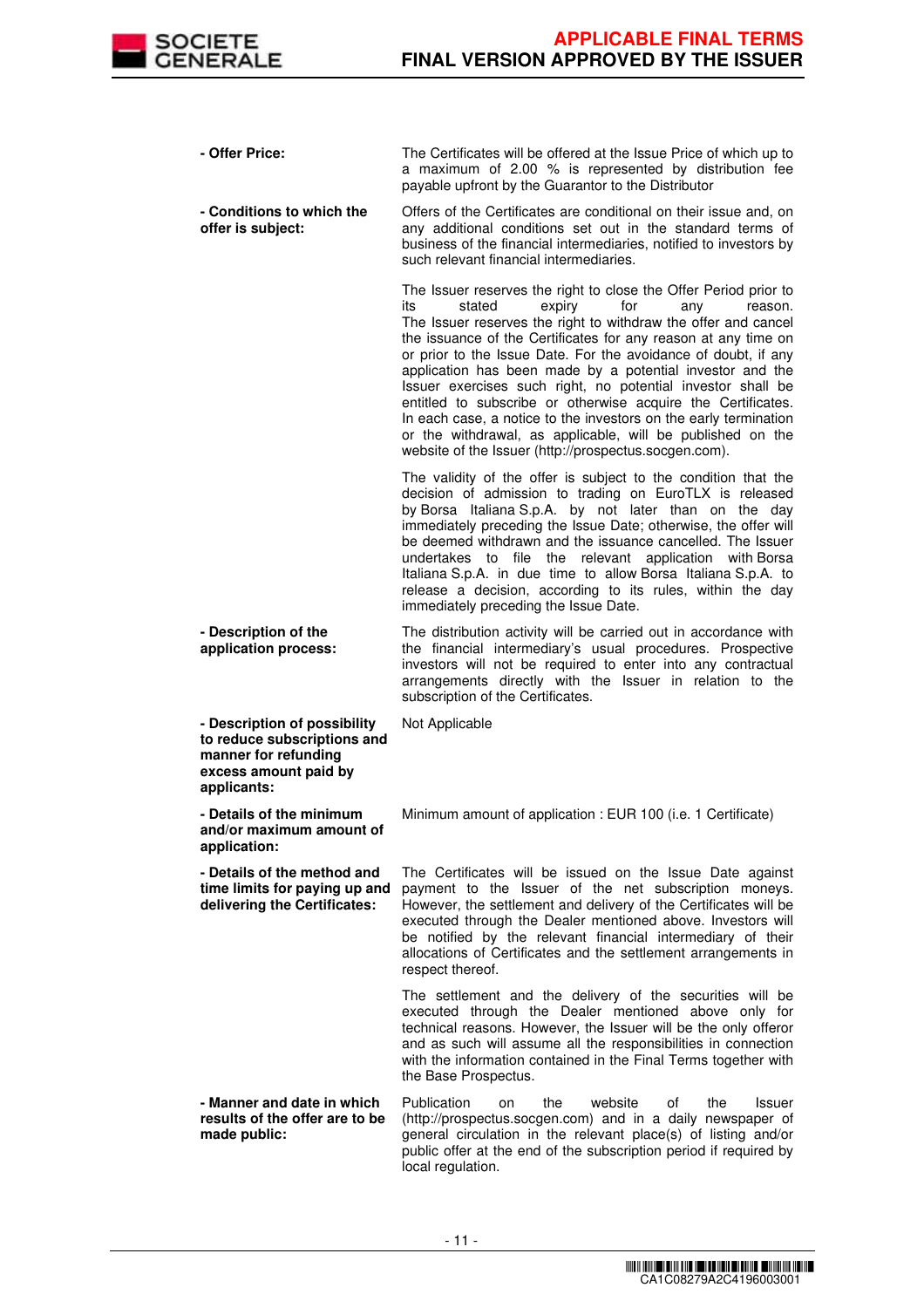

and potential recurrent costs and potential anticipated exit penalties may have an impact on the return the investor may

| - Procedure for exercise of<br>any right of pre-emption,<br>negotiability of subscription<br>rights and treatment of<br>subscription rights not<br>exercised: | Not Applicable                                                                                                                                                                                                                                                                                                                                                                                |
|---------------------------------------------------------------------------------------------------------------------------------------------------------------|-----------------------------------------------------------------------------------------------------------------------------------------------------------------------------------------------------------------------------------------------------------------------------------------------------------------------------------------------------------------------------------------------|
| - Whether tranche(s)<br>has/have been reserved for<br>certain countries:                                                                                      | Not Applicable                                                                                                                                                                                                                                                                                                                                                                                |
| - Process for notification to<br>applicants of the amount<br>allotted and the indication<br>whether dealing may begin<br>before notification is made:         | Not Applicable                                                                                                                                                                                                                                                                                                                                                                                |
| - Amount of any expenses<br>and taxes specifically<br>charged to the subscriber or<br>purchaser:                                                              | Taxes charged in connection with the subscription, transfer,<br>purchase or holding of the Certificates must be paid by the<br>Certificateholders and neither the Issuer nor the Guarantor<br>shall have any obligation in relation thereto; in that respect,<br>Certificateholders shall consult professional tax advisers to<br>determine the tax regime applicable to their own situation. |
|                                                                                                                                                               | The entry costs, included in the Issue Price and determined as<br>of 22/07/2021 (the <b>launch date of the issuance</b> ), charged to<br>the investor by the Issuer or the Offeror are equal to 2.5644%<br>(2.00% placement fee, 0.5644% other costs). The entry costs                                                                                                                        |

obtain from his investment.

# **11. ADDITIONAL INFORMATION**

| - Minimum investment in the<br><b>Certificates:</b>                                                                                                    | EUR 100 (i.e. 1 Certificate)                              |
|--------------------------------------------------------------------------------------------------------------------------------------------------------|-----------------------------------------------------------|
| - Minimum Trading Lot:                                                                                                                                 | EUR 100 (i.e. 1 Certificate)                              |
| - Location where the<br><b>Prospectus, any Supplements</b><br>thereto and the Final Terms<br>can be collected or inspected<br>free of charge in Italy: | Société Générale,<br>Via Olona n.2, 20123 Milano<br>Italy |

#### **12. PUBLIC OFFERS IN SWITZERLAND**

Not Applicable

# **13. EU BENCHMARK REGULATION**

Benchmark: Not Applicable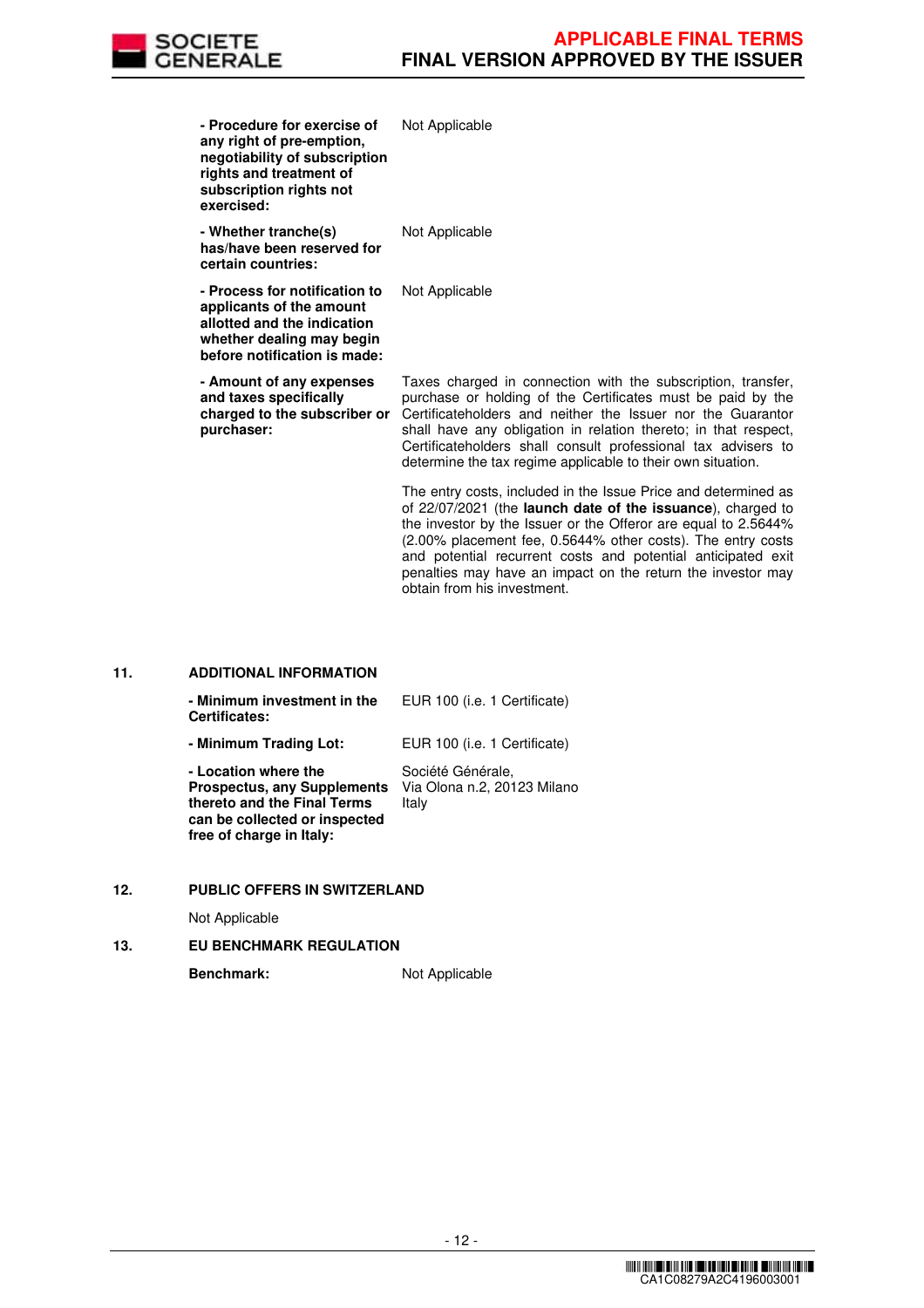

# **ISSUE SPECIFIC SUMMARY**

### **SECTION A – INTRODUCTION INCLUDING WARNINGS**

**ISIN code** : XS2313844305

#### **Issuer : SG Issuer**

Domicile: 16, boulevard Royal, L-2449 Luxembourg

Telephone number : + 352 27 85 44 40

Legal entity identifier (LEI) : 549300QNMDBVTHX8H127

#### **Offeror and/or entity requesting the admission to trading :**

Société Générale

Tour Société Générale - 17 Cours Valmy

92987 Paris La Défense Cedex, France

Domicile : 29, boulevard Haussmann, 75009 Paris, France.

Legal entity identifier (LEI) : O2RNE8IBXP4R0TD8PU41

#### **Identity and contact details of the competent authority approving the prospectus:**

Approved by the Commission de Surveillance du Secteur Financier (CSSF)

283, route d'Arlon L-2991, Luxembourg

Telephone number: (352) 26 25 11

E-Mail : direction@cssf.lu

**Date of approval of the prospectus:** 04/06/2021

#### **WARNINGS**

This summary must be read as an introduction to the base prospectus (the **Base Prospectus**).

Any decision to invest in the certificates (the **Certificates**) should be based on a consideration of the Base Prospectus as a whole by the investor.

#### **Prospective investors should be aware that these Certificates may be volatile and that they may receive no interest and may lose all or a substantial portion of their principal.**

Where a claim relating to the information contained in the Base Prospectus and the applicable Final Terms is brought before a court, the plaintiff investor might, under the national legislation of the Member States, have to bear the costs of translating the Base Prospectus before the legal proceedings are initiated.

Civil liability attaches only to those persons who have tabled this summary, including any translation thereof, but only if the summary is misleading, inaccurate or inconsistent when read together with the other parts of the Base Prospectus or it does not provide, when read together with the other parts of the Base Prospectus, key information in order to aid investors when considering whether to invest in the Certificates.

**You are about to buy a product which is not simple and which may be difficult to understand.**

# **SECTION B – KEY INFORMATION ON THE ISSUER**

#### **WHO IS THE ISSUER OF THE SECURITIES?**

**Issuer : SG Issuer** (or the **Issuer**)

Domicile: 16, boulevard Royal, L-2449 Luxembourg

Legal form: Public limited liability company (société anonyme).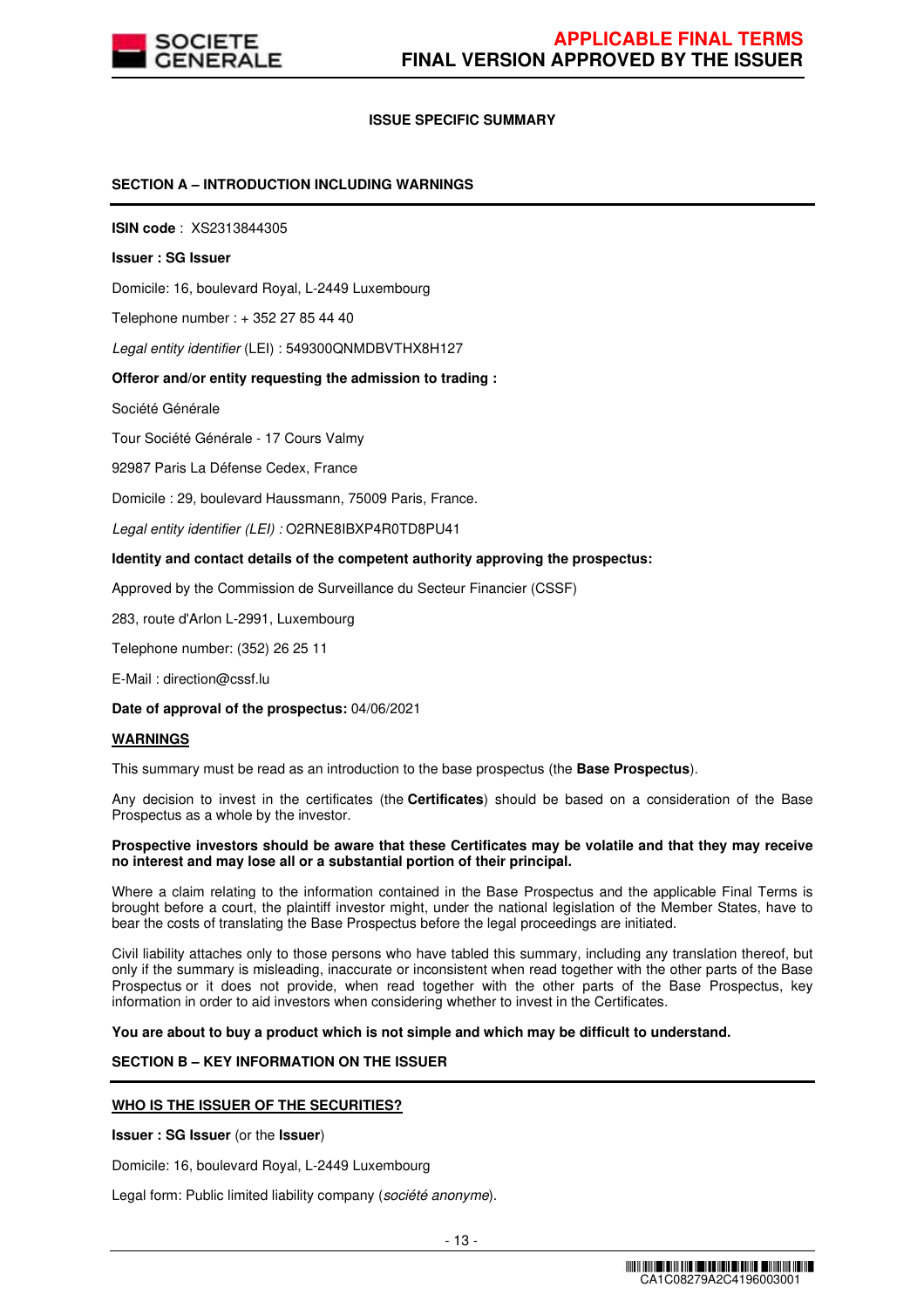

Legal entity identifier (LEI) : 549300QNMDBVTHX8H127

Legislation under which the Issuer operates: Luxembourg law.

Country of incorporation: Luxembourg.

### **Statutory auditors : Ernst & Young S.A.**

The principal activity of SG Issuer is raising finance by the issuance of warrants as well as debt securities designed to be placed to institutional customers or retail customers through the distributors associated with Société Générale. The financing obtained through the issuance of such debt securities is then lent to Société Générale and to other members of the Group.

Shares of SG Issuer are held at 99.8 per cent. by Societe Generale Luxembourg and at 0.2 per cent. by Societe Generale. It is a fully consolidated company.

In accordance with it bylaws, the Issuer is managed by an Executive Board under the supervision of a Supervisory Councel. The members of the board of directors are Laurent Weil, Thierry Bodson, Pascal Jacob, Yves Cacclin, Alexandre Galliche, Estelle Stephan Jaspard and Christian Rousson (individually a "Director" and collectively the Board of Directors).

Laurent Weil, Thierry Bodson, Pascal Jacob, Yves Cacclin, Alexandre Galliche, Estelle Stephan Jaspard and Christian Rousson hold full-time management positions within the Societe Generale group.

# **WHAT IS THE KEY FINANCIAL INFORMATION REGARDING THE ISSUER?**

**Income statement**

| ∥(en K€)                     | 31 December 2020 | 31 December 2019 |  |
|------------------------------|------------------|------------------|--|
|                              | (audited)        | (audited)        |  |
| <b>Operating profit/loss</b> | 274              | 210              |  |

#### **Balance sheet**

| (en K€)                                                                        | 31 December<br>2020<br>(audited) | 31 December<br>2019<br>(audited) |  |  |
|--------------------------------------------------------------------------------|----------------------------------|----------------------------------|--|--|
| Net financial debt (long term debt plus short term debt minus<br>∣cash) *      | 3 7 0 7                          | -17975                           |  |  |
| Current ratio (current assets/current liabilities)                             | N/A                              | N/A                              |  |  |
| Debt to equity ratio (total liabilities/total shareholder equity)              | N/A                              | N/A                              |  |  |
| Interest cover ratio (operating income/interest expense)                       | N/A                              | N/A                              |  |  |
| *the Net financial debt is calculated on the basis of the following elements : |                                  |                                  |  |  |

| <b>Net financial debt</b>       | 31/12/2020 | 31/12/2019 |
|---------------------------------|------------|------------|
| Convertible Bond into Share (1) | 48 000     | 48 000     |
| Cash and cash equivalents (2)   | -44 293    | $-65975$   |
| Total                           | 3 7 0 7    | $-17975$   |

(1) classified within the line Financial liabilities at amortized cost, see note 4.3 in the 2020 financial statements and in the 2020 condensed interim financial statements

(2) classified in the Balance Sheet.

#### **Cash flow**

| (en K€)                                  | 31 December 2020 | 31 December 2019 |  |
|------------------------------------------|------------------|------------------|--|
|                                          | (audited)        | (audited)        |  |
| Net cash flows from operating activities | 13 4 46          | 44 845           |  |
| Net cash flows from financing activities | (35 129)         | (58454)          |  |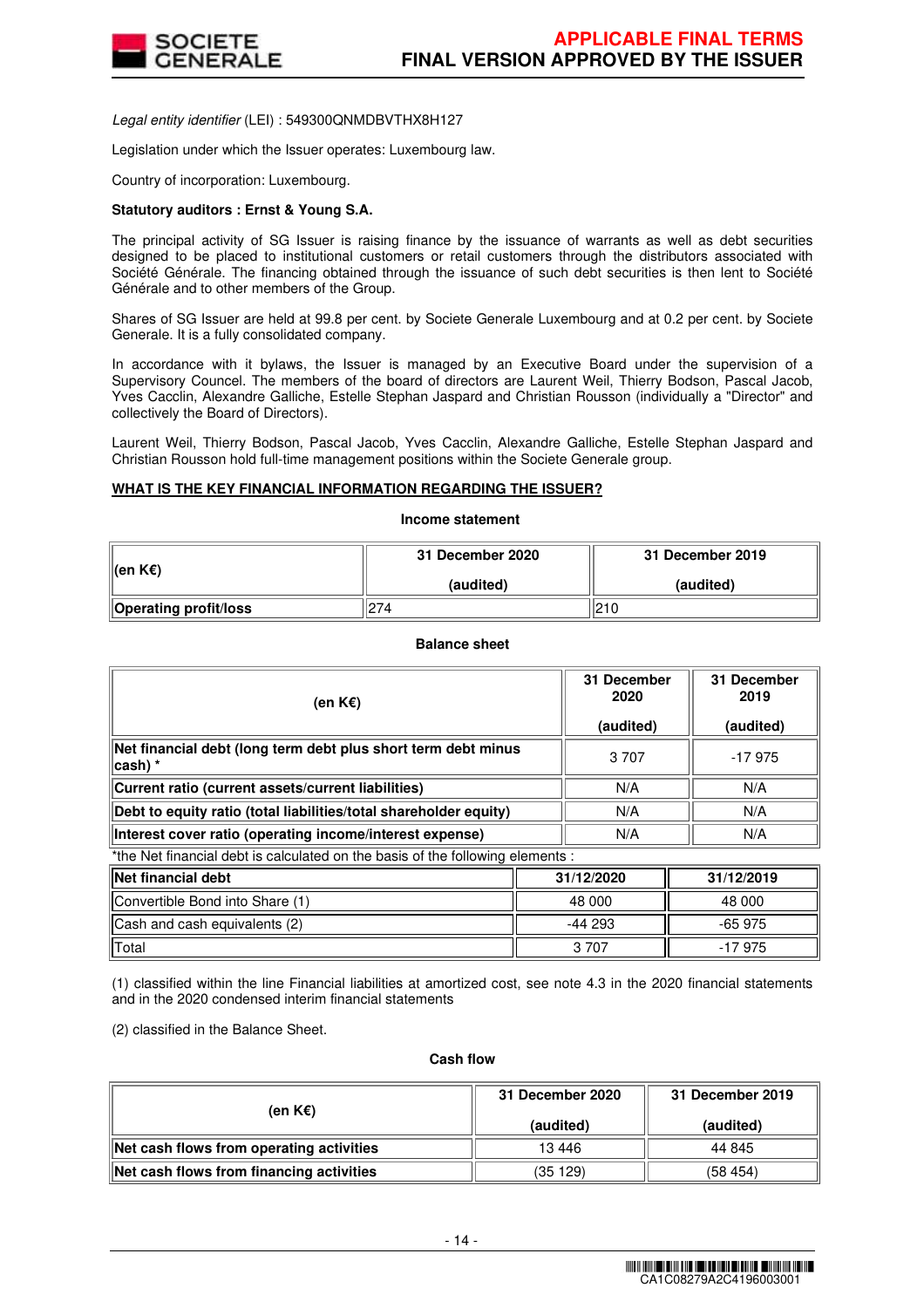

| Net cash flows from investing activities |  |  |
|------------------------------------------|--|--|
|------------------------------------------|--|--|

# **WHAT ARE THE KEY RISKS THAT ARE SPECIFIC TO THE ISSUER?**

In the event of default or bankruptcy of the Issuer, the investor has recourse only against Société Générale and there is a risk of total or partial loss of the amount invested or conversion into securities (equity or debt) or postponement of maturity, in the event of bail-in affecting the Issuer's securities or Société Générale's structured certificates, without any guarantee or compensation.

#### **SECTION C. KEY INFORMATION ON THE SECURITIES**

### **WHAT ARE THE MAIN FEATURES OF THE SECURITIES?**

#### **ISIN Code :** XS2313844305 **Number of Certificates :** up to 100000  $\overline{r}$  $\overline{\phantom{a}}$ ᅲ

| <b>Product Currency</b>                          | <b>EUR</b>                                                                                                 |                             |                                 | <b>Settlement</b><br><b>Currency</b>                     | <b>EUR</b>                                          |                           |  |
|--------------------------------------------------|------------------------------------------------------------------------------------------------------------|-----------------------------|---------------------------------|----------------------------------------------------------|-----------------------------------------------------|---------------------------|--|
| Listing                                          | EuroTLX, a Multilateral Trading<br>Facility organized and managed Nominal Value<br>by Borsa Italiana S.p.A |                             |                                 |                                                          | EUR 100 per Certificate                             |                           |  |
| Minimum<br><b>Investment</b>                     | <b>IEUR 100</b>                                                                                            |                             |                                 | <b>Issue Price</b>                                       |                                                     | 100% of the Nominal Value |  |
| <b>Final Exercise Date</b>                       | 17/08/2026                                                                                                 |                             | <b>Minimum</b><br>Reimbursement |                                                          | No, you can lose up to the full<br>linvested amount |                           |  |
| <b>Capital Barrier</b><br>65%                    |                                                                                                            | <b>Capital Barrier Type</b> |                                 | Finall<br>Observed<br>the<br>on<br>Observation Date only |                                                     |                           |  |
| <b>Coupon Barrier</b>                            | 65%                                                                                                        |                             | Coupon                          |                                                          | 7%                                                  |                           |  |
| Early<br>Redemption<br>100%<br><b>Barrier</b>    |                                                                                                            |                             |                                 |                                                          |                                                     |                           |  |
| <b>Identifier</b><br><b>Reference Underlying</b> |                                                                                                            |                             | <b>Relevant Exchange</b>        |                                                          | Currency                                            |                           |  |
| Intesa Sanpaolo SpA                              |                                                                                                            | IT0000072618                |                                 | Borsa Italiana                                           |                                                     | EUR                       |  |

This product is a certificate governed by English law.

This product is designed to provide a conditional coupon on a periodic basis. It is possible for the product to be automatically redeemed early based on pre-defined conditions. If the product is not redeemed early, both the coupon and the capital redemption at maturity will be linked to the performance of the Reference Underlying. Your capital will be fully at risk when investing in this product.

#### Coupon

Provided that the product has not been previously redeemed early:

- On each Coupon Observation Date, if the level of the Reference Underlying is at or above the Coupon Barrier, you will receive on the payment date:

The Coupon multiplied by the number of periods the product has elapsed since inception, minus the sum of coupons already paid.

- Otherwise, you will not receive the Coupon.

A period corresponds to one year.

Automatic Early Redemption

On any Early Redemption Observation Date, if the level of the Reference Underlying is at or above the Early Redemption Barrier, the product will be redeemed early and you will receive 100% of the Nominal Value.

Final Exercise On the Final Exercise Date, provided that the product has not been redeemed early, you will receive a Final Exercise Amount.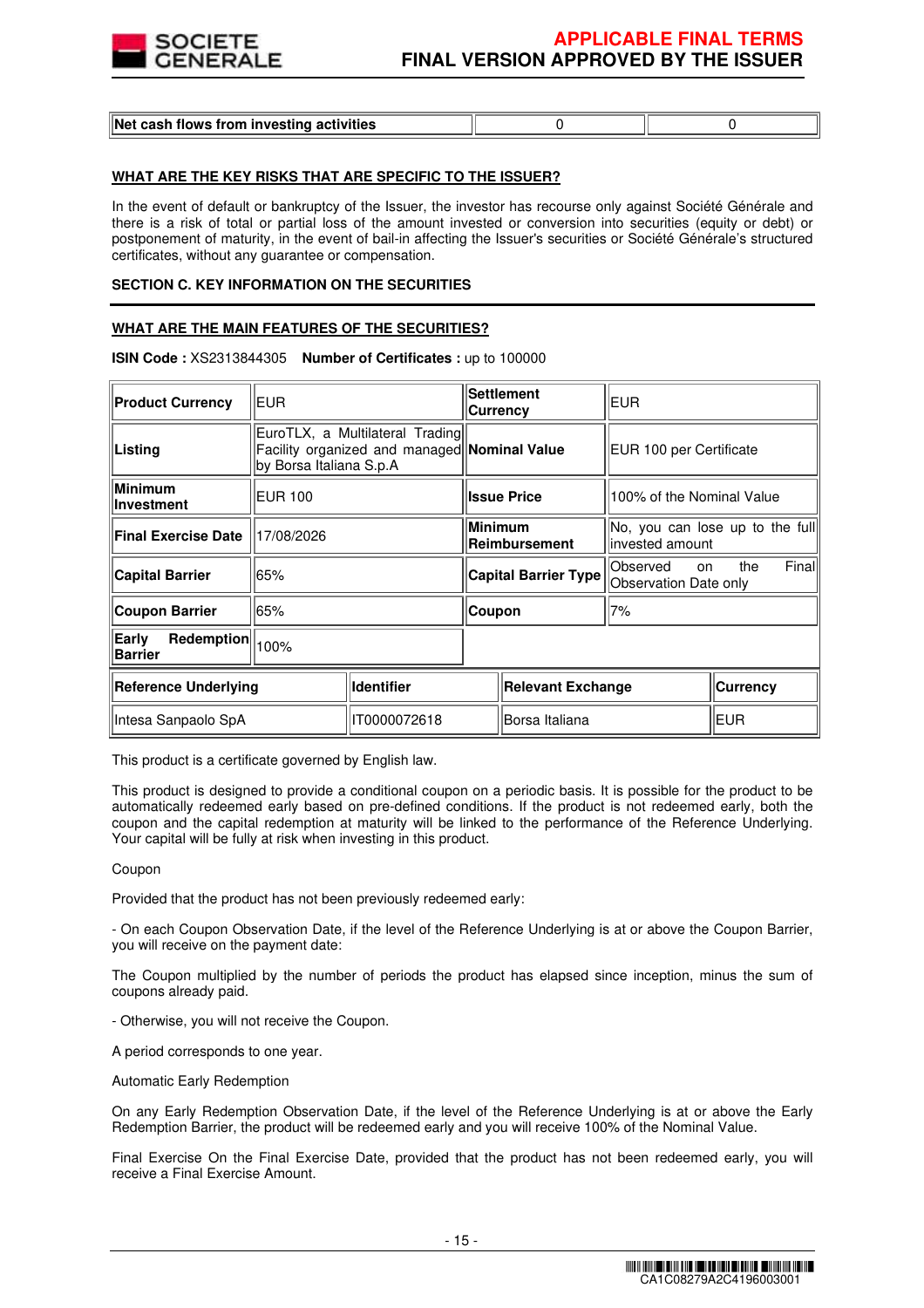

- If the Final Level of the Reference Underlying is at or above the Capital Barrier, you will receive:

100% of the Nominal Value.

- Otherwise, you will receive the Final Level of the Reference Underlying multiplied by the Nominal Value. In this scenario, you will suffer a partial or total loss of your invested amount.

Additional Information

- The level of the Reference Underlying corresponds to its value expressed as a percentage of its Initial Value.
- The Initial Value of the Reference Underlying is its value observed on the Initial Observation Date.
- The Final Level is the level of the Reference Underlying observed on the Final Observation Date.
- Coupons are expressed as a percentage of the Nominal Value.

- Extraordinary events may lead to changes to the product's terms or the early termination of the product and could result in losses on your investment

- The product is available through a public offering during the applicable offering period in the following jurisdiction(s): Italy

| <b>Issue Date</b>                                      | 20/08/2021                                                             |
|--------------------------------------------------------|------------------------------------------------------------------------|
| <b>Initial Observation Date</b>                        | 20/08/2021                                                             |
| <b>Final Observation Date</b>                          | 10/08/2026                                                             |
| <b>Final Exercise Date</b>                             | 17/08/2026                                                             |
| Coupon<br><b>Dates</b>                                 | Observation 22/08/2022, 21/08/2023, 20/08/2024, 20/08/2025, 10/08/2026 |
| Early<br><b>Redemption</b><br><b>Observation Dates</b> | 22/08/2022, 21/08/2023, 20/08/2024, 20/08/2025                         |

# **Waiver of Set-off rights**

The Certificateholders waive any right of set-off, compensation and retention in relation to the Certificates, to the extent permitted by law.

# **Submission to jurisdiction:**

The Issuer accepts the competence of the courts of England in relation to any dispute against the Issuer, but accepts that such Certificateholders may bring their action before any other competent court.

#### **Ranking:**

The Certificates will be direct, unconditional, unsecured and unsubordinated obligations of the Issuer and will rank at least pari passu with all other outstanding direct, unconditional, unsecured and unsubordinated obligations of the Issuer, present and future.

The Certificateholder acknowledge that in case of resolutions pursuant to Directive 2014/59/UE in relation to the Issuer's liabilities or the non subordianted, senior preferred, structured and LMEE ratio eligible liabilities of Société Générale, the Certificates may be subject to the reduction of all, or a portion, of the amounts due, on a permanent basis, a conversion of all, or a portion, of the amounts due into shares or other securities of the Issuer or the Guarantor or another person; cancellation; and/or the amendment on maturity of the Certificates or amendment on the calendar or the amount of the interests.

#### **RESTRICTIONS ON THE FREE TRANSFERABILITY OF THE SECURITIES :**

Not Applicable. There is no restriction on the free transferability of the Certificates, subject to selling and transfer restrictions which may apply in certain jurisdictions including restrictions applicable to the offer and sale to, or for the account or benefit of, persons other than Permitted Transferees.

A Permitted Transferee means any person who (i) is not a U.S. person as defined pursuant to Regulation S; (ii) is not a person who comes within any definition of U.S. person for the purposes of the CEA or any CFTC Rule, guidance or order proposed or issued under the CEA (for the avoidance of doubt, any person who is not a "Non-United States person" defined under CFTC Rule 4.7(a)(1)(iv), but excluding, for purposes of subsection (D)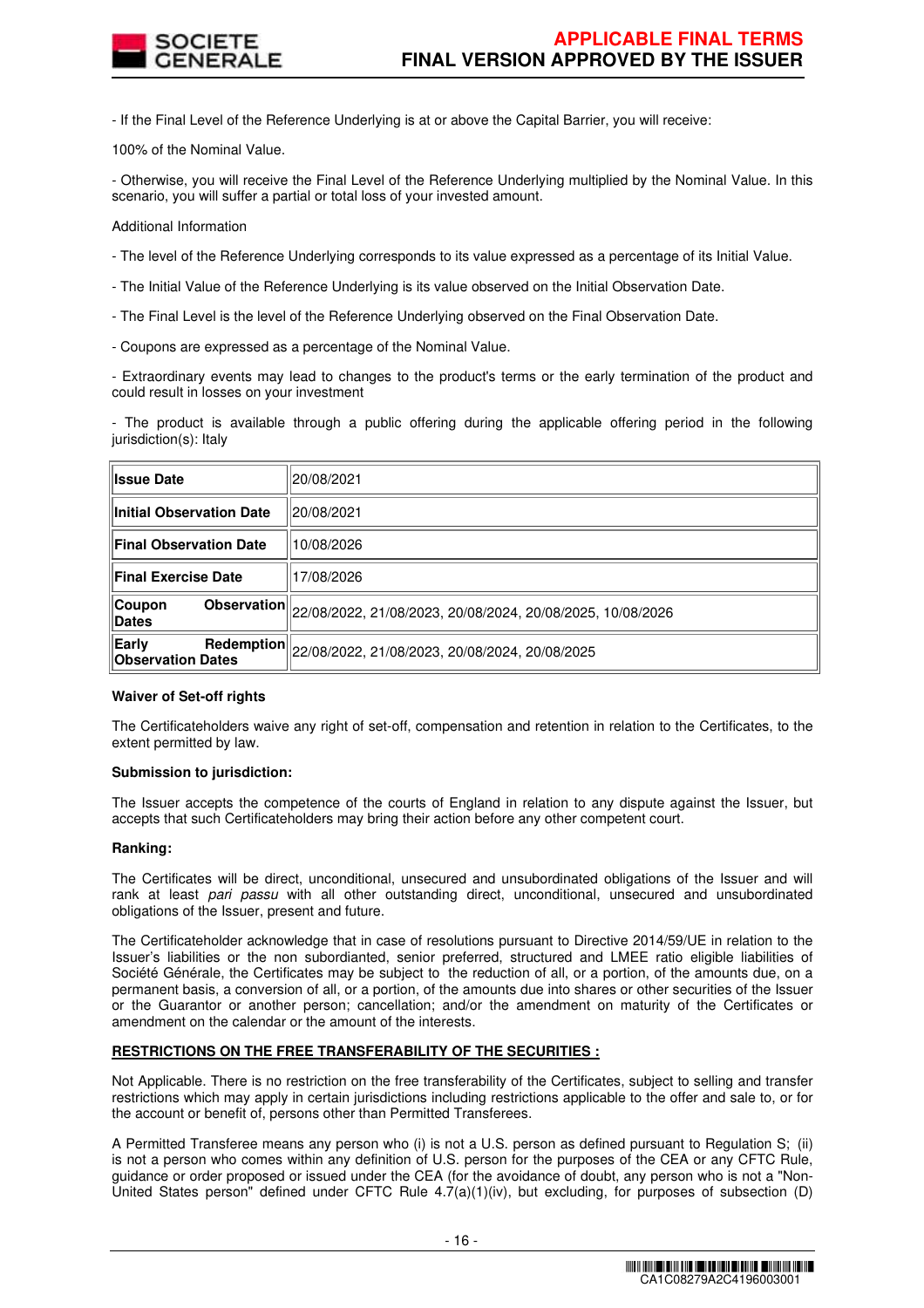

thereof, the exception for any qualified eligible person who is not a "Non-United States person," shall be considered a U.S. person); and (iii) is not a "U.S. Person" for purposes of the final rules implementing the credit risk retention requirements of Section 15G of the U.S. Securities Exchange Act of 1934, as amended (the **U.S. Risk Retention Rules**) (a **Risk Retention U.S. Person**).

### **WHERE THE SECURITIES WILL BE TRADED?**

#### **Admission to trading:**

Application will be made for the Certificates to be admitted to trading on the Multilateral Trading Facility ("MTF") named EuroTLX organized and managed by Borsa Italiana S.p.A.

**There can be no assurance that the listing and trading of the Certificates will be approved with effect on the Issue Date or at all**,**provided that if Borsa Italiana S.p.A. does not release its decision of admission to trading within the day immediately preceding the Issue Date, paragraph "Conditions to which the offer is subject" of these Issue Specific Summary shall apply.**

### **IS THERE A GUARANTEE ATTACHED TO THE SECURITIES?**

#### **Nature and scope of the guarantee:**

The Certificates are unconditionally and irrevocably guaranteed by Société Générale (the **Guarantor**) pursuant to the guarantee governed by French law made as of 04/06/2021 (the Guarantee).

The Guarantee obligations constitutes a direct, unconditional, unsecured and unsubordinated obligations of the Guarantor ranking as senior preferred obligations, as provided for in Article L. 613-30-3-I-3° of the French Code "monétaire et financier" and will rank at least pari passu with all other existing and future direct, unconditional, unsecured senior preferred obligations of the Guarantor, including those in respect of deposits.

Any references to sums or amounts payable by the Issuer which are guaranteed by the Guarantor under the Guarantee shall be to such sums and/or amounts as directly reduced, and/or in the case of conversion into equity, as reduced by the amount of such conversion, and/or otherwise modified from time to time resulting from the application of a bail-in power by any relevant authority pursuant to directive 2014/59/EU of the European Parliament and of the Council of the European Union.

# **Description of the Guarantor:**

The Guarantor, Société Générale is the parent company of the Société Générale Group.

Domicile: 29, boulevard Haussmann, 75009 Paris, France.

Legal form: Public limited liability company (société anonyme).

Country of incorporation: France.

Legal entity identifier (LEI) : O2RNE8IBXP4R0TD8PU41

The Guarantor may on a regular basis, as defined in the conditions set by the French Banking and Financial Regulation Committee, engage in all transactions other than those mentioned above, including in particular insurance brokerage.

Generally speaking, the Guarantor may carry out, on its own behalf, on behalf of third parties or jointly, all financial, commercial, industrial, agricultural, personal property or real property, directly or indirectly related to the above-mentioned activities or likely to facilitate the accomplishment of such activities.

# **Key financial information on the Guarantor:**

#### **Income statement**

| IIn millions of euros                                                            | <b>First Quarter</b><br>2021<br>(unaudited) | 31.12.2020<br>(audited) | <b>First Quarter</b><br>2020<br>(unaudited) | 31.12.2019<br>(audited) |
|----------------------------------------------------------------------------------|---------------------------------------------|-------------------------|---------------------------------------------|-------------------------|
| (Total<br>Net interest income (or equivalent)<br>Interest income and expense)*** | N/A                                         | 10,473                  | N/A                                         | 11,185                  |
| Net fee and commission income (Total Fee<br>lincome and expense)                 | N/A                                         | 4.917                   | N/A                                         | 5,257                   |
| Net impairment loss on financial assets (Cost<br>$\mathsf{I}$ of risk)           | (276)                                       | (3,306)                 | (820)                                       | (1,278)                 |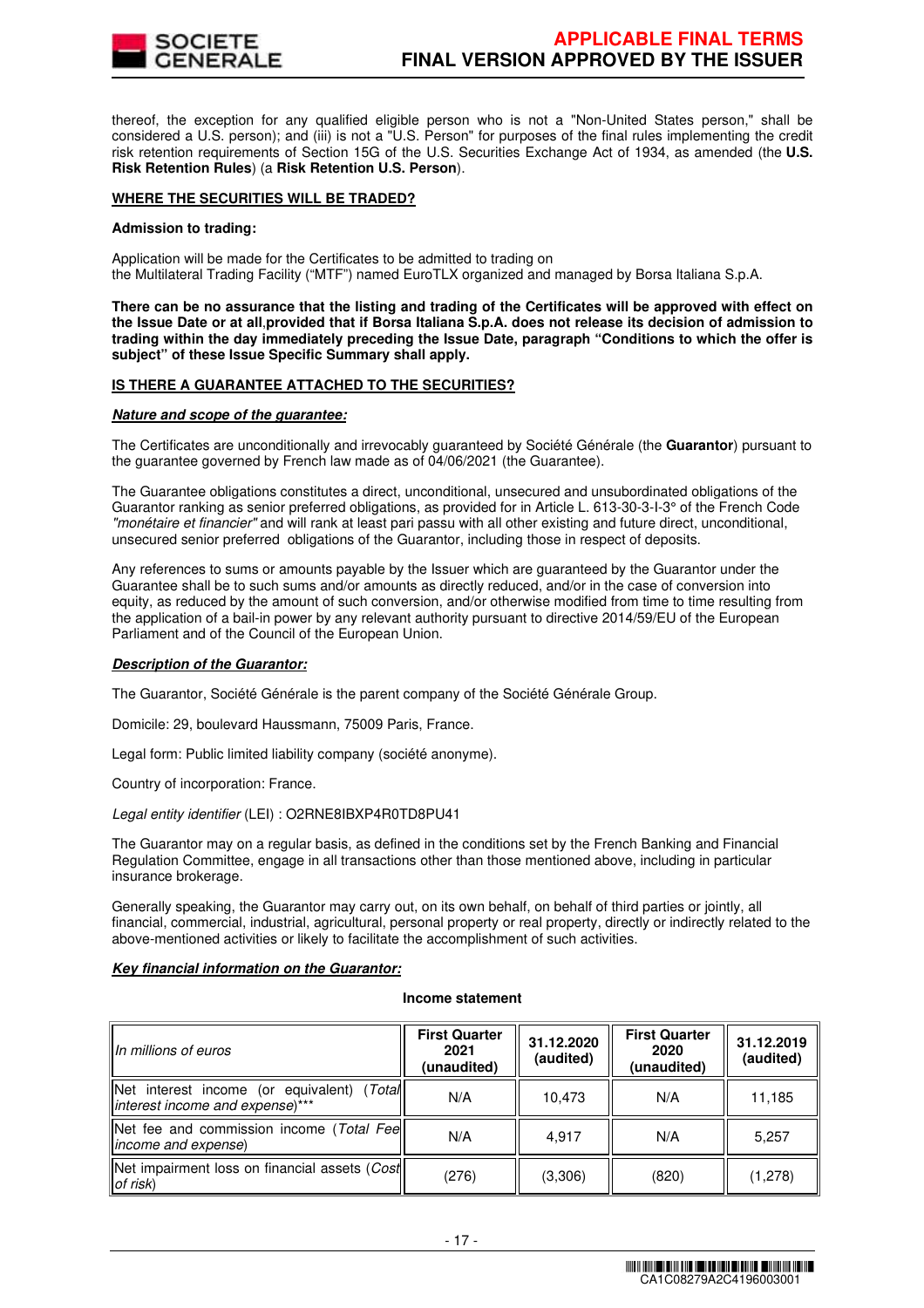

# **APPLICABLE FINAL TERMS FINAL VERSION APPROVED BY THE ISSUER**

| Net trading income (Net gains and losses on<br>financial transactions                                                                                           | N/A   | 2,851 | N/A   | 4,460    |
|-----------------------------------------------------------------------------------------------------------------------------------------------------------------|-------|-------|-------|----------|
| Measure of financial performance used by the<br>lissuer in the financial statements such as<br>operating profit (Gross operating income)                        | 1.497 | 5.399 | 492   | 6.944    |
| Net profit or loss (for consolidated financial<br>statements net profit or loss attributable toll<br>equity holders of the parent) (Net income,<br>Group share) | 814   | (258) | (326) | $3.248*$ |

# **Balance sheet**

| In billions of euros                                                                                                                                                              | <b>First Quarter</b><br>2021<br>(unaudited) | 31.12.2020<br>(audited) | <b>First Quarter</b><br>2020<br>(unaudited) | 31.12.2019<br>(audited) | #Value as outcome<br>from the most recent<br>supervisory review<br>and evaluation<br>process (SREP) |
|-----------------------------------------------------------------------------------------------------------------------------------------------------------------------------------|---------------------------------------------|-------------------------|---------------------------------------------|-------------------------|-----------------------------------------------------------------------------------------------------|
| Total assets (Total Assets)                                                                                                                                                       | 1,503.0                                     | 1,462.0                 | 1,507.7                                     | 1,356.3                 | N/A                                                                                                 |
| Senior debt (Debt securities<br>issued)                                                                                                                                           | 137.2                                       | 139.0                   | 139.6                                       | 125.2                   | N/A                                                                                                 |
| debt<br>Subordinated<br>(Subordinated debts)                                                                                                                                      | 16.2                                        | 15.4                    | 15.0                                        | 14.5                    | N/A                                                                                                 |
| and<br>receivables<br>to<br>Loans<br>customers (Customer loans at<br>amortised cost)                                                                                              | 456.5                                       | 448.8                   | 461.8                                       | 450.2                   | N/A                                                                                                 |
| from<br>Deposits<br>customers<br>(Customer deposits)                                                                                                                              | 467.7                                       | 456.1                   | 442.6                                       | 418.6                   | N/A                                                                                                 |
| equity (Shareholders'<br>Total<br>equity, subtotal Equity, Group<br>share)                                                                                                        | 62.9                                        | 61.7                    | 62.6                                        | 63.5                    | N/A                                                                                                 |
| Non performing loans (based<br>on net carrying amount)<br>receivables)<br>and<br>Loans<br>(Doubtful loans)                                                                        | 17.4                                        | 17.0                    | 16.6                                        | 16.2                    | N/A                                                                                                 |
| Common Equity Tier 1 capital<br>(CET1) ratio (or other relevant<br>prudential capital adequacy<br>depending<br>on<br>ratop<br>the<br>issuance) (Common<br>Equity<br>Tier 1 ratio) | $13.5\%(1)$                                 | $13.4\%(1)$             | 12.6%                                       | 12.7%                   | 9.03% **                                                                                            |
| Total<br>(Total<br>capital<br>ratio<br>capital ratio)                                                                                                                             | $19.1\% (1)$                                | 19.2%(1)                | 18.0%                                       | 18.3%                   | N/A                                                                                                 |
| calculated<br>ratio<br>Leverage<br>under applicable<br>regulatory<br>framework (Fully-loaded CRR<br>leverage ratio)                                                               | $4.5\%(1)$                                  | 4.8%(1)                 | 4.2%                                        | 4.3%                    | N/A                                                                                                 |

\* As from January 1st 2019, in accordance with the amendment to IAS 12 "Income Tax", the tax saving related to the payment of coupons on undated subordinated and deeply subordinated notes, previously recorded in consolidated reserves, is now recognised in income on the "Income tax" line.

\*\* Taking into account the combined regulatory buffers, the CET1 ratio level that would trigger the Maximum Distributable Amount mechanism would be 9.03% as of 31 March 2021

\*\*\* Titled in italics refer to titled used in the financial statements.

(1) Phased-in ratio

The audit report does not contain any qualification.

# **Key risks that are specific to the guarantor :**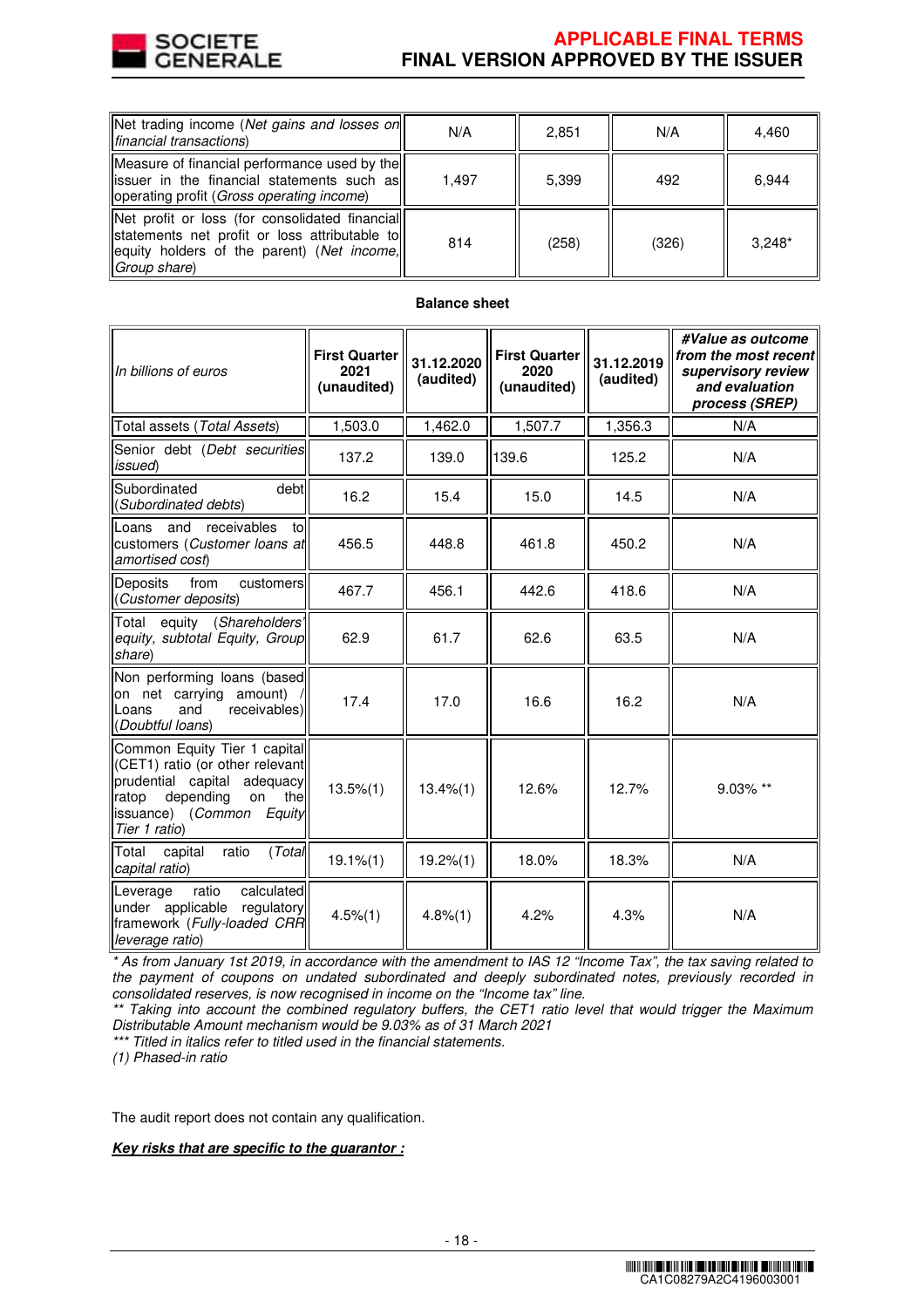

Due to Société Générale's role as guarantor and counterparty to the Issuer's hedging transactions, investors are essentially exposed to Société Générale's credit risk and have no recourse against the Issuer in the event of the Issuer's default.

#### **WHAT ARE THE KEY RISKS THAT ARE SPECIFIC TO THE SECURITIES?**

The investor bears the risk of total or partial loss of the amount invested at redemption of the Certificates on the Final Exercise Date or the event the Certificates is sold by the investor before that date.

Although it is subject to market making agreement, the liquidity of the product may be affected by exceptional circumstances that make it difficult to sell the product or at a price that results in a total or partial loss of the amount invested.

Certificates may be early redeemed automatically when the level of the Underlying(s) reaches a certain level. Investors will not benefit from the performance of the Underlying(s) subsequent to such event.

The market value of the Certificates depends on the evolution of market parameters at the time of exit (price level of the Underlying(s), interest rates, volatility and credit spreads) and may therefore result in a risk of total or partial loss on the amount initially invested.

Events unrelated to the Underlying(s) (e.g. change in law, including tax law, force majeure) may lead to early redemption of the Certificates and thus to total or partial loss of the amount invested.

Events affecting the Underlying(s) or hedging transactions may lead to adjustments, de-indexation, substitution of the Underlying(s), or and consequently to losses on the amount invested, including in the case of capital protection.

If the currency of the investor's main activities is different from that of the product, the investor is exposed to currency risk, especially in the event of exchange controls, which may reduce the amount invested.

### **SECTION D - KEY INFORMATION ON THE OFFER OF SECURITIES TO THE PUBLIC AND/OR ADMISSION TO TRADING ON A REGULATED MARKET**

### **UNDER WHICH CONDITIONS AND TIMETABLE CAN I INVEST IN THIS SECURITIES ?**

#### **DESCRIPTION OF THE TERMS AND CONDITIONS OF THE OFFER :**

# **Non Exempted Offer Jurisdiction(s):** Italy

#### **Offer Period:**

From and including July 29, 2021 at 9.00 a.m. Central European Time (CET) to and including August 17, 2021 at 4.00 p.m. CET, subject to any early closing of the Offer Period as described below.

The Certificates will be distributed:

(a) within the premises of the Distributors (at their offices and branches);

(b) through door-to-door selling (fuori sede) pursuant to Articles 30 and 31 of the Italian Legislative Decree No. 58 of 24th February 1998, as amended from time to time (the **"Italian Financial Services Act"**) from and including July 29, 2021 at 9.00 a.m. Central European Time (CET) to and including August 12, 2021 at 4.00 p.m. CET; and

(c) through long distance selling techniques (tecniche di comunicazione a distanza) pursuant to article 32 of the Italian Financial Services Act July 29, 2021 at 9.00 a.m. Central European Time (CET) to and including August 05, 2021 at 4.00 p.m. CET,

subject to any early closing of the Offer Period as described below.

The Distributor intending to distribute Certificates through door-to-door selling (fuori sede) pursuant to article 30 of the Italian Financial Services Act will collect the acceptance forms - other than directly at their branches and offices - through financial advisors for door-to-door selling (consulenti finanziari abilitati all'offerta fuori sede) pursuant to Article 31 of the Italian Financial Services Act.

Pursuant to Article 30, paragraph 6, of the Italian Financial Services Act, the validity and enforceability of contracts entered into through door-to-door selling (fuori sede) is suspended for a period of 7 (seven) days from the date of subscription of the acceptance form by the relevant investor.

Within such period investors may notify the relevant Distributor of their withdrawal without payment of any charge or commission.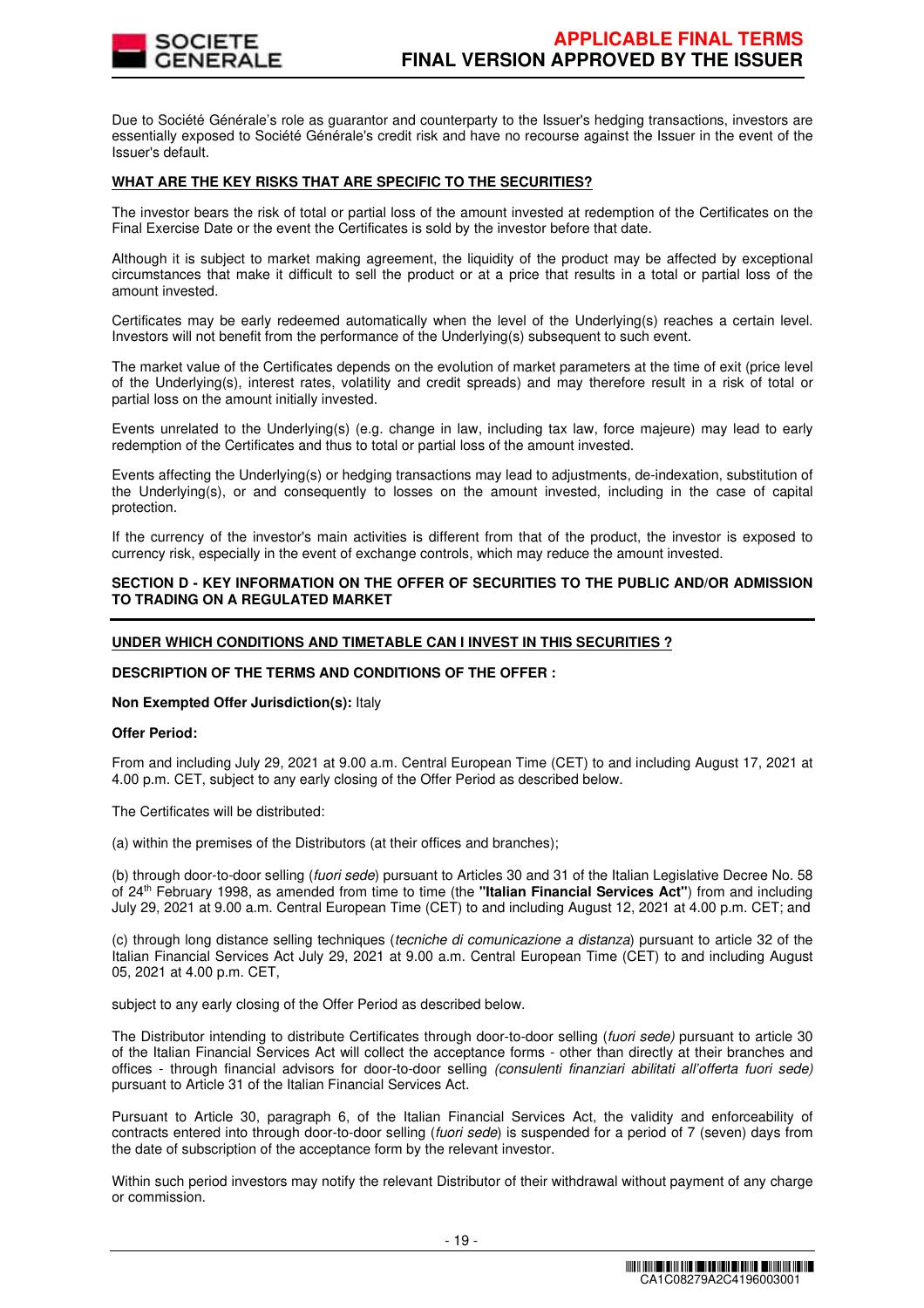

The Certificates will be also offered through long distance selling techniques (tecniche di comunicazione a distanza) pursuant to article 32 of the Italian Financial Services Act  $\ddot{\mu}e$ , through the trading-online platform of the Distributors and/or recorded telephone orders). In this case, investors may purchase the Certificates via the internet, after being identified by the Distributor, by using their personal password/identification codes. Pursuant to article 67-duodecies of the Italian Legislative Decree No. 206/2005 as amended (the so called "Codice del Consumo"), the validity and enforceability of the contracts entered into through long distance selling techniques (tecniche di comunicazione a distanza) is suspended for a period of 14 (fourteen) days from the date of subscription of the acceptance form by the relevant investor. Within such period investors may notify the relevant Distributor of their withdrawal without any charge or commission**Offer Price:** The Certificates will be offered at the Issue Price of which up to a maximum of 2.00% is represented by distribution fee payable upfront by the Guarantor to Deutsche Bank SpA, Piazza del Calendario, 3, 20126 Milano (the **Distributor**).

#### **Conditions to which the offer is subject:**

Offers of the Certificates are conditional on their issue and, on any additional conditions set out in the standard terms of business of the financial intermediaries, notified to investors by such relevant financial intermediaries.

The Issuer reserves the right to close the Offer Period prior to its stated expiry for any reason. The Issuer reserves the right to withdraw the offer and cancel the issuance of the Certificates for any reason at any time on or prior to the Issue Date. For the avoidance of doubt, if any application has been made by a potential investor and the Issuer exercises such right, no potential investor shall be entitled to subscribe or otherwise acquire acquire the the Certificates. In each case, a notice to the investors on the early termination or the withdrawal, as applicable, will be published on the website of the Issuer (http://prospectus.socgen.com).

The validity of the offer is subject to the condition that the decision of admission to trading on EuroTLX is released by Borsa Italiana S.p.A. by not later than on the day immediately preceding the Issue Date; otherwise, the offer will be deemed withdrawn and the issuance cancelled. The Issuer undertakes to file the relevant application with Borsa Italiana S.p.A. in due time to allow Borsa Italiana S.p.A. to release a decision, according to its rules, within the day immediately preceding the Issue Date.

**Issue Price:** EUR 100 per Certificate of EUR 100 Specified Denomination

#### **Estimate of total expenses related to the issuance or the offer, including estimated expenses charged to the investor by the Issuer or the offeror:**

The entry costs, included in the Issue Price and determined as of 22/07/2021 (the **launch date of the issuance**), charged to the investor by the Issuer or the Offeror are equal to 2.5644% (2.00% placement fee, 0.5644% other costs). The entry costs and potential recurrent costs and potential anticipated exit penalties may have an impact on the return the investor may obtain from his investment.

**Distribution plan:** The product is intended for retail investors and will be offered in Italy

# **WHO IS THE OFFEROR AND/OR THE PERSON ASKING FOR THE ADMISSION TO TRADING ?**

Société Générale as Dealer

Tour Société Générale - 17 Cours Valmy

92987 Paris La Défense Cedex, France

Domicile : 29, boulevard Haussmann, 75009 Paris, France.

Legal form : Public limited liability company (société anonyme).

Applicable law : French law.

Country of incorporation : France

# **WHY IS THIS PROSPECTUS BEING PRODUCED ?**

This prospectus is drawn up for the purposes of the public offer of the Certificates.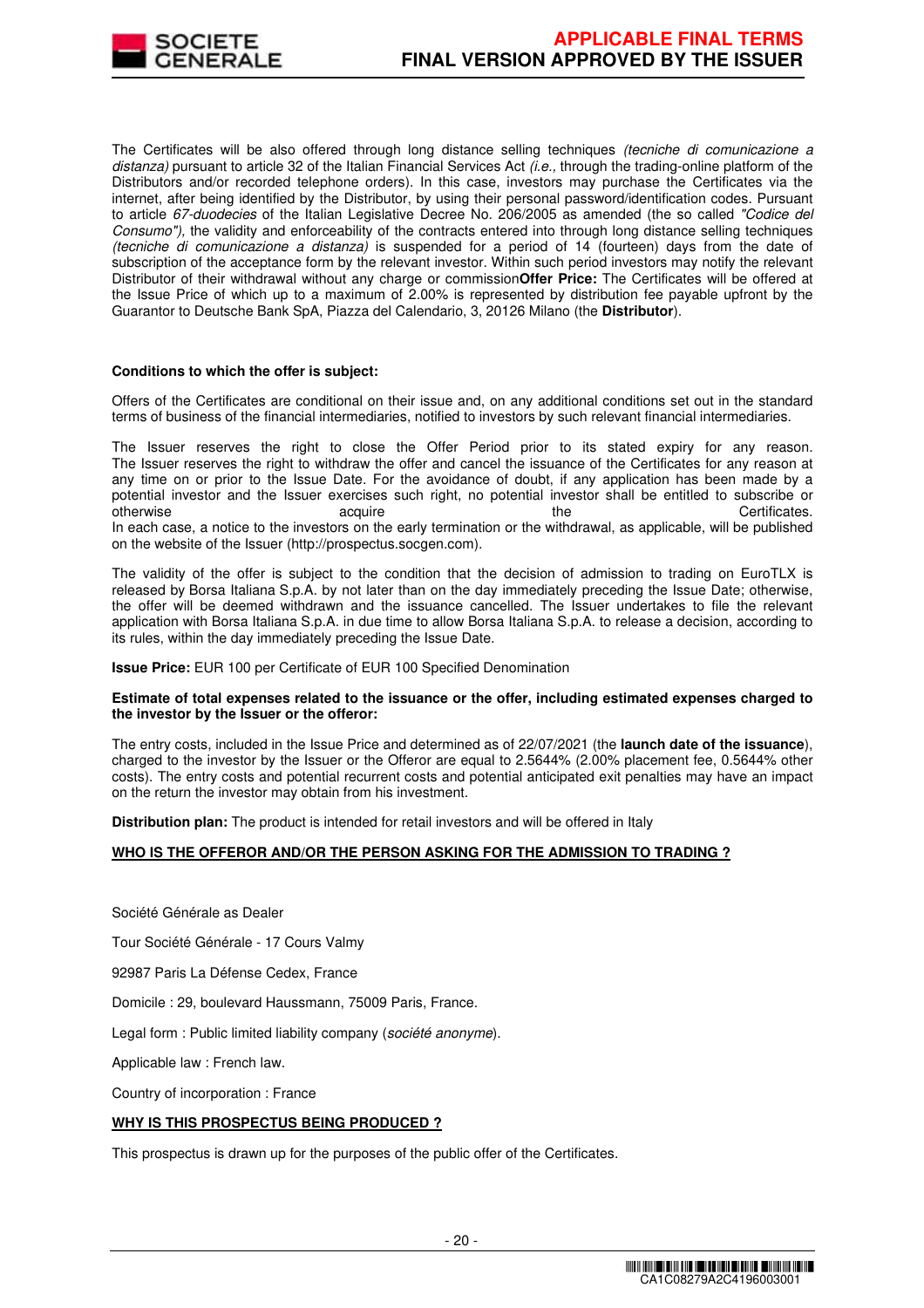

**Reasons for the offer and use of proceeds :** The net proceeds from each issue of Certificates will be applied for the general financing purposes of the Société Générale Group, which include making a profit.

#### **Estimated net proceeds : Not Applicable**

**Underwriting**: There is an underwriting agreement on a firm commitment basis with**:** Société Générale

#### **Interests of the individual and natural persons of the issuance/offer :**

Save for fees, if any, payable to the Dealer, and so far as the Issuer is aware, no person involved in the issue of the Certificates has an interest material to the offer.

The Dealer and its affiliates have engaged, and may in the future engage, in investment banking and/or commercial banking transactions with, and may perform other services for, the Issuer and its affiliates in the ordinary course of business.

Société Générale will ensure the roles of provider of hedging instruments to the Issuer of the Certificates and Calculation Agent of the Certificates.

The possibility of conflicts of interest between the different roles of Société Générale on one hand, and between those of Société Générale in these roles and those of the Certificateholders on the other hand cannot be excluded.

Furthermore, given the banking activities of Société Générale, conflicts may arise between the interests of Société Générale acting in these capacities (including business relationship with the issuers of the financial instruments being underlyings of the Certificates or possession of non public information in relation with them) and those of the Certificateholders. Finally, the activities of Société Générale on the underlying financial instrument(s), on its proprietary account or on behalf of its customers, or the establishment of hedging transactions, may also have an impact on the price of these instruments and their liquidity, and thus may be in conflict with the interests of the Certificateholders.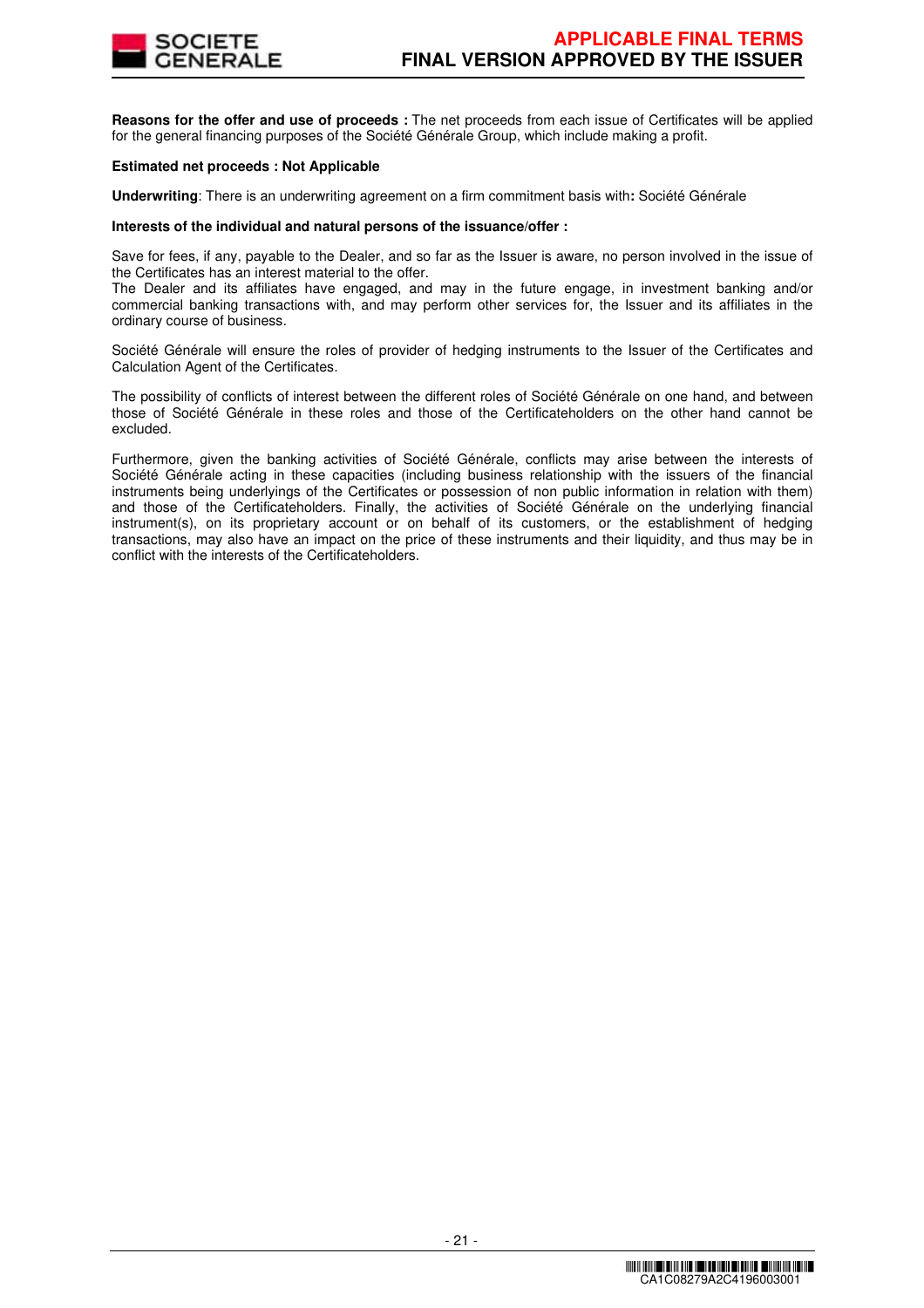

# **NOTA DI SINTESI DELL'EMISSIONE**

# **SEZIONE A – INTRODUZIONE COMPRENSIVA DELLE AVVERTENZE**

**Codice ISIN** : XS2313844305

### **Emittente : SG Issuer**

Domicilio : 16, boulevard Royal, L-2449 Luxembourg

Numero di telefono : + 352 27 85 44 40

Legal entity identifier (LEI) : 549300QNMDBVTHX8H127

### **Offerente e/o soggetto che richiede l'ammissione alle negoziazioni :**

Societe Generale

Tour Société Générale - 17 Cours Valmy

92987 Paris La Défense Cedex, France

Sede legale : 29, boulevard Haussmann, 75009 Paris, France.

Legal entity identifier (LEI) : O2RNE8IBXP4R0TD8PU41

### **Individuazione e contatti dell'autorità competente per l'approvazione del prospetto:**

Approvato dalla Commission de Surveillance du Secteur Financier (CSSF)

110, route d'Arlon L-2991, Luxembourg

E-Mail : direction@cssf.lu

**Data di approvazione del prospetto:** 04/06/2021

#### **AVVERTENZE**

La presente nota di sintesi deve essere letta come un'introduzione al prospetto di base (il **Prospectus**).

Qualsiasi decisione di investire nei certificati (i **Certificati**) emessi sulla base Prospetto deve basarsi su una valutazione complessiva del Prospetto da parte dell'investitore.

**I potenziali investitori devono essere consapevoli del fatto che questi Certificati potrebbero essere volatili e che potrebbero non ricevere alcun interesse e potrebbero perdere tutto o una parte sostanziale del loro investimento.** 

Qualora sia proposto un ricorso dinanzi all'autorità giudiziaria in merito alle informazioni contenute nel Prospetto e nelle relative Condizioni Definitive, il ricorrente potrebbe essere tenuto a sostenere i costi della traduzione del Prospetto di Base prima dell'inizio del procedimento, ai sensi della legislazione nazionale degli Stati Membri.

Nessun soggetto che ha provveduto alla predisposizione della presente nota di sintesi, compresa l'eventuale traduzione, potrà essere ritenuto responsabile civilmente, salvo che questa risulti fuorviante, imprecisa o incoerente se letta congiuntamente alle altre parti del Prospetto, o non offra, se letta congiuntamente alle altre parti del Prospetto, informazioni essenziali volte ad agevolare la decisione dell'investitore di investire nei Certificati.

**State per acquistare un prodotto che non è semplice e può essere di difficile comprensione.**

# **SEZIONE B – INFORMAZIONI CHIAVE SULL'EMITTENTE**

# **CHI È L'EMITTENTE DEI TITOLI?**

**Emittente : SG Issuer** (o l'**Emittente**)

Domicilio: 16, boulevard Royal, L-2449 Luxembourg

Legal entity identifier (LEI) : 549300QNMDBVTHX8H127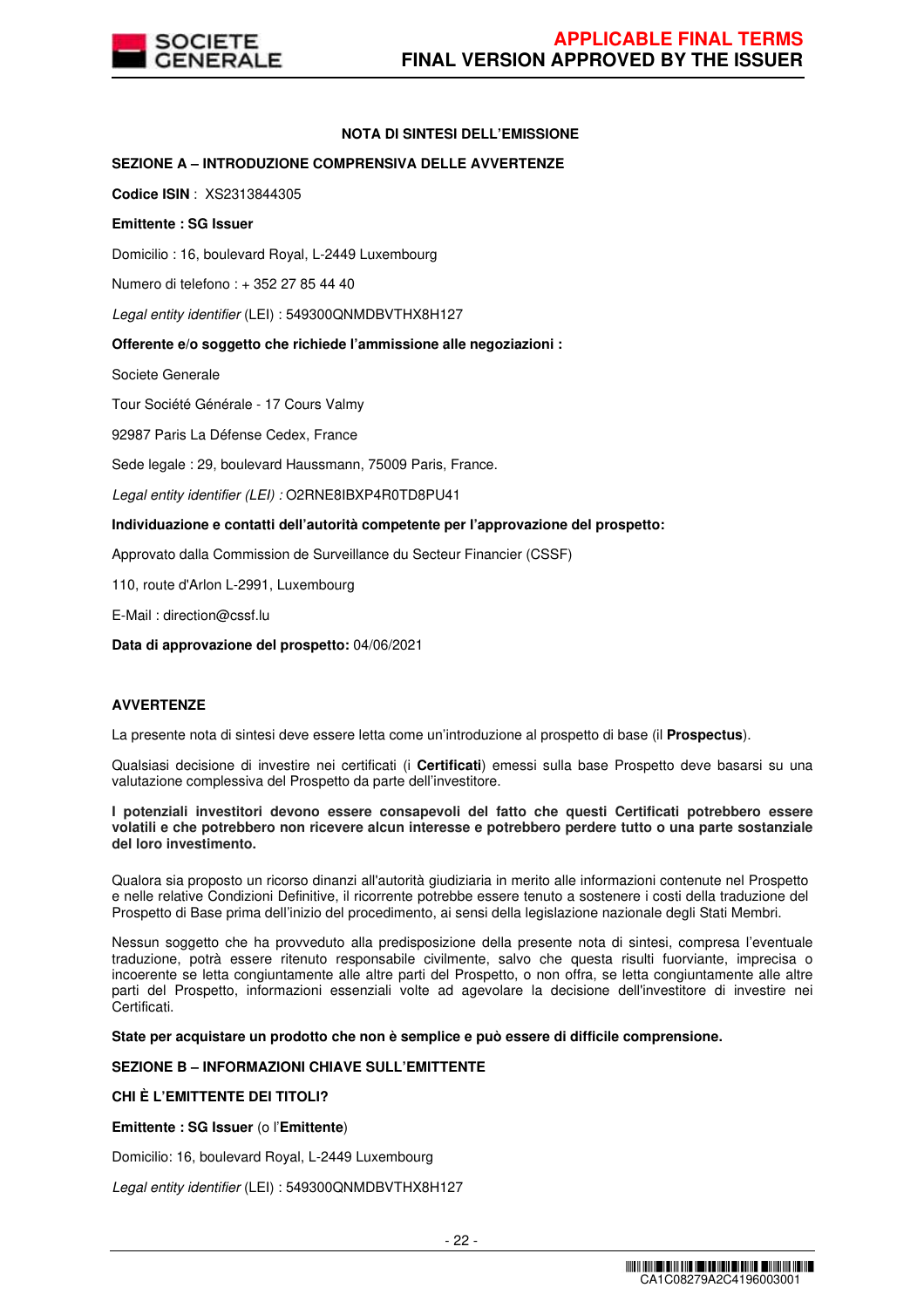

Giurisdizione di riferimento: diritto lussemburghese.

Paese di costituzione: Lussemburgo.

#### **Società di revisione : Ernst & Young S.A.**

Le attività principali di SG Issuer sono rappresentate dalla raccolta di fondi tramite l'emissione di warrant e titoli di debito destinati al collocamento presso clienti istituzionali o retail tramite collocatori associati a Société Générale. I fondi derivanti all'emissione di tali titoli di debito vengono quindi concessi in prestito a Société Générale ed altri membri del Gruppo.

SG Issuer è una società controllata al 100 % da Société Générale Luxembourg SA, che è a sua volta un'entità interamente controllata da Société Générale e interamente consolidata.

Come previsto dal proprio statuto, l'Emittente è gestito da un Comitato Esecutivo che agisce sotto la supervisione di un Consiglio di Supervisione. I membri del Comitato Esecutivo sono Laurent Weil, Thierry Bodson, Pascal Jacob, Yves Cacclin, Alexandre Galliche e Estelle Stephan Jaspard (ciascuno singolarmente un Consigliere e nel suo complesso il Comitato Esecutivo). Laurent Weil, Thierry Bodson, Pascal Jacob, Yves Cacclin, Alexandre Galliche et Estelle Stephan Jaspard prestano la loro attività a tempo pieno nell'ambito del gruppo Societe Generale.

#### **QUALI SONO LE INFORMAZIONI FINANZIARIE CHIAVE RELATIVE ALL'EMITTENTE?**

#### **Conto economico**

| (in migliaia di $\epsilon$ )                                                                      | 31 dicembre 2020       | 31 dicembre 2019       |  |
|---------------------------------------------------------------------------------------------------|------------------------|------------------------|--|
|                                                                                                   | (soggetto a revisione) | (soggetto a revisione) |  |
| $\left\Vert \mathsf{Utile}/\mathsf{perdita} \right\Vert$ operativa $\left\Vert _{274}\right\Vert$ |                        | 210                    |  |

#### **Stato patrimoniale**

| (in migliaia di €)                                                                                               | 31 dicembre 2020<br>(soggetto a revisione) | 31 dicembre 2019<br>(soggetto a revisione) |  |
|------------------------------------------------------------------------------------------------------------------|--------------------------------------------|--------------------------------------------|--|
| Debito finanziario netto (debiti a lungo<br>termine meno debiti a breve termine meno<br>disponibilità liquide) * | 3 7 0 7                                    | $-17975$                                   |  |
| (attività<br>correntil<br>Rapporto<br>corrente<br>/passività correnti)                                           | N/A                                        | N/A                                        |  |
| Rapporto debito e capitale (passività totali <br>/capitale azionario totale)                                     | N/A                                        | N/A                                        |  |
| Tasso di copertura degli interessi (reddito<br>operativo/spesa per interessi)                                    | N/A                                        | N/A                                        |  |

\* il debito finanziario netto è calcolato sulla base dei seguenti elementi:

| Debito finanziario netto                      | 31/12/2020 | 31/12/2019 |
|-----------------------------------------------|------------|------------|
| Obbligazioni convertibili in azioni (1)       | 48 000     | 48 000     |
| Disponibilità liquide e mezzi equivalenti (2) | -44 293    | $-65975$   |
| Totale                                        | 3.707      | -17 975    |

(1) classificato nella voce Passività finanziarie a costo ammortizzato, si veda nota 4.3 nel bilancio 2020 e nel bilancio periodico abbreviato del 2020

(2) classificato nello Stato Patrimoniale.

#### **Flussi di cassa**

|                              | $\parallel$ 31 dicembre 2020 | 31 dicembre 2019                                                                  |
|------------------------------|------------------------------|-----------------------------------------------------------------------------------|
| (in migliaia di $\epsilon$ ) |                              | $\left\  \text{(soggetto a revisione} \right\  \text{ (soggetto a revisione) }$ " |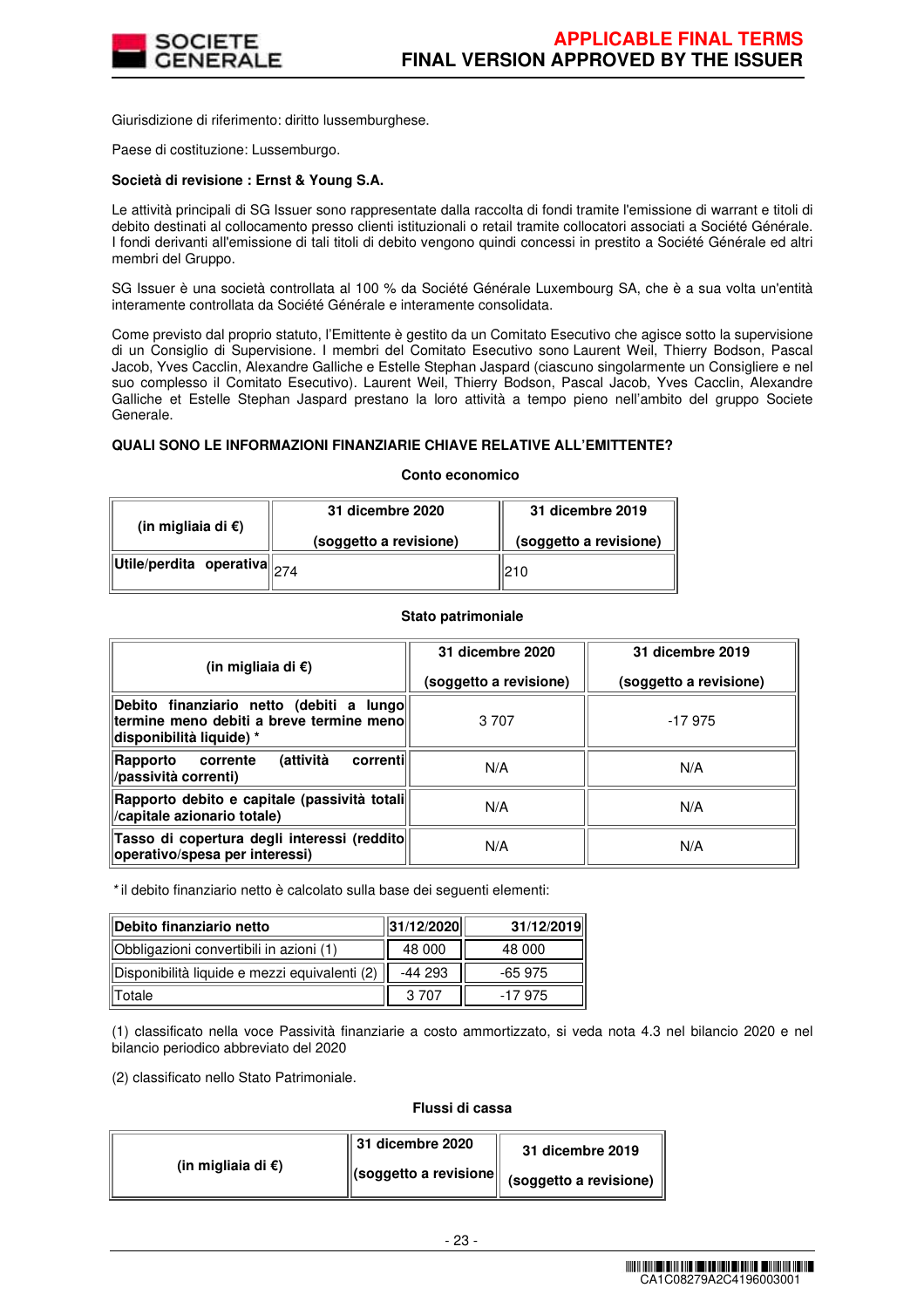

| Flussi di cassa netti da attività<br>operative       | 13 4 46  | 44 845  |
|------------------------------------------------------|----------|---------|
| Flussi di cassa netti da attività<br>finanziarie     | (35 129) | (58454) |
| Flussi di cassa netti da attività di<br>investimento |          |         |

# **QUALI SONO I RISCHI CHIAVE SPECIFICI DELL'EMITTENTE?**

In caso di inadempimento o fallimento dell'Emittente, l'investitore ha diritto di ricorso soltanto nei confronti di Société Générale e, in caso di bail-in applicato ai titoli dell'emittente o ai prodotti strutturati di Société Générale, è esposto al rischio di perdita totale o parziale dell'importo investito o di sua conversione in titoli (di capitale o di debito) o di spostamento della scadenza, senza alcuna garanzia o compensazione.

#### **SEZIONE C. INFORMAZIONI CHIAVE SUI TITOLI**

#### **QUALI SONO LE CARATTERISTICHE PRINCIPALI DEI TITOLI?**

**Codice ISIN:** XS2313844305 **Numero di Certificati:** fino a 100000

| Valuta<br>Prodotto                               | $\mathsf{del}\Vert_{\mathsf{EUR}}$                                         |                                | Valuta di Regolamento                            |            | <b>EUR</b>                                                               |  |
|--------------------------------------------------|----------------------------------------------------------------------------|--------------------------------|--------------------------------------------------|------------|--------------------------------------------------------------------------|--|
| Sede<br>negoziazione                             | EuroTLX, un Sistema<br>di Multilaterale di Negoziazione<br>Italiana S.p.A. | organizzato e gestito da Borsa | <b>Valore Nominale</b>                           |            | 100 EUR per Certificato                                                  |  |
| Investimento<br><b>Minimo</b>                    | 100 EUR                                                                    |                                | Prezzo di Emissione                              |            | 100% del Valore Nominale                                                 |  |
| Data di Scadenza                                 | 17/08/2026                                                                 |                                | Rimborso minimo                                  |            | No, è possibile subire una<br>perdita anche totale<br>dell'investimento. |  |
| <b>Barriera</b><br>Capitale                      | sul $\left\Vert_{65\%}\right.$                                             |                                | Tipologia<br><b>Barriera</b><br>sull<br>Capitale |            | Rilevazione solo alla Data<br>di Valutazione Finale                      |  |
| <b>Barriera</b><br>Premio                        | sul $\parallel_{65\%}$                                                     |                                | Premio                                           |            | 7%                                                                       |  |
| Barriera di<br>Liquidazione<br><b>Anticipata</b> | 100%                                                                       |                                |                                                  |            |                                                                          |  |
| Sottostante di Riferimento                       |                                                                            | <b>Identificatore</b>          | <b>Relevant</b><br><b>Exchange</b>               |            | Valuta                                                                   |  |
| IT0000072618<br>Intesa Sanpaolo SpA              |                                                                            |                                | Borsa Italiana                                   | <b>EUR</b> |                                                                          |  |

Questo prodotto è un certificato regolato dalla legge inglese.

Questo prodotto è concepito per pagare un premio condizionale su base periodica. E' possibile che il prodotto sia automaticamente rimborsato anticipatamente in base a condizioni predefinite. Se il prodotto non è rimborsato anticipatamente, sia il premio che l' importo di liquidazione del capitale a scadenza saranno legati alla performance del Sottostante di Riferimento. Il capitale investito sarà da considerarsi totalmente a rischio investendo in questo prodotto.

Premio

Se il prodotto non è stato rimborsato anticipatamente:

- Ad ogni Data di Valutazione del Premio, se il livello del Sottostante di Riferimento è pari o superiore alla Barriera sul Premio, si riceverà alla data di pagamento:

Il Premio moltiplicato per il numero dei periodi trascorsi dall' emissione del prodotto, meno la somma dei premi già pagati.

- Altrimenti, non si riceverà il Premio.

Un periodo corrisponde ad un anno.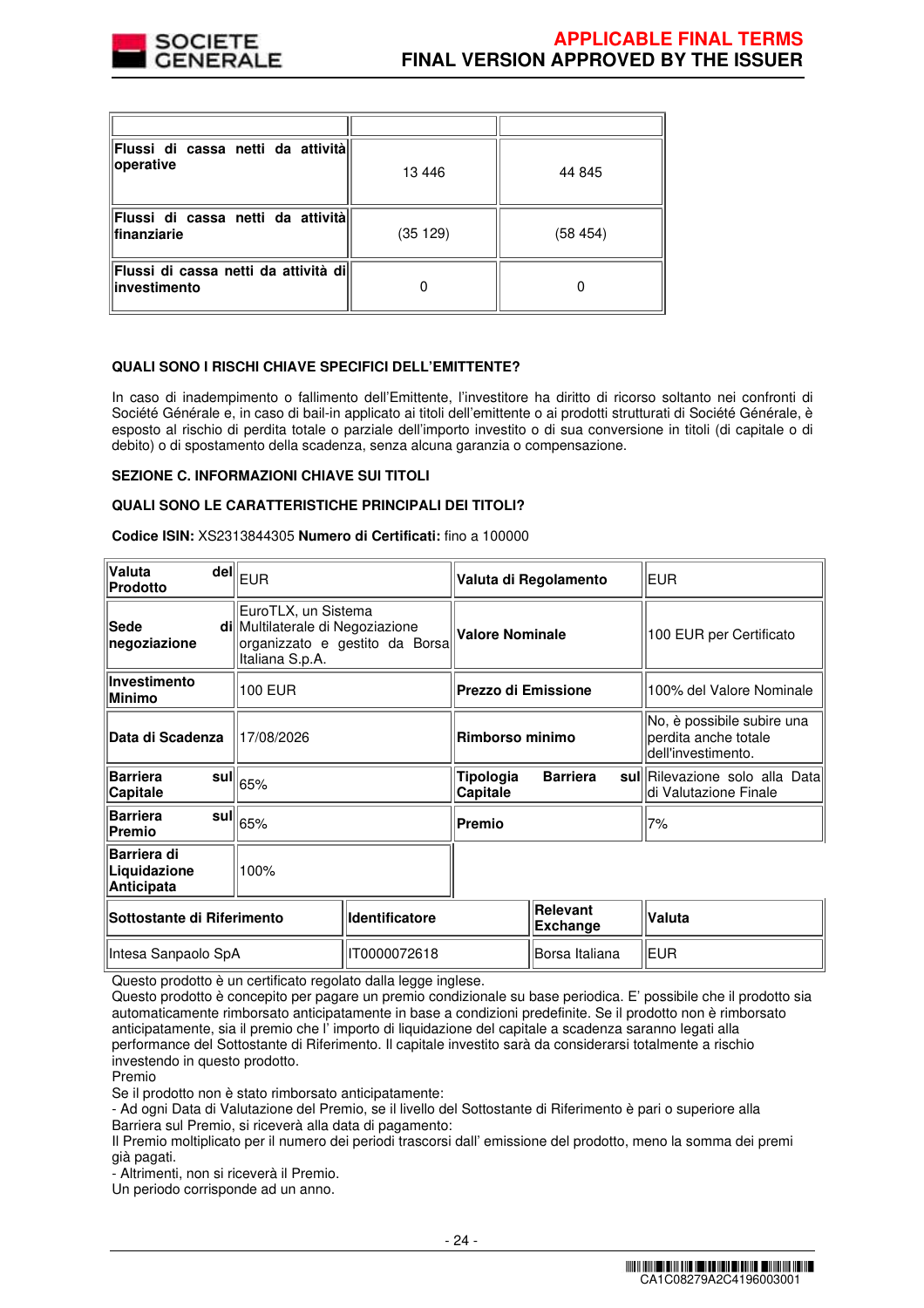

Liquidazione Anticipata Automatica

Ad una qualsiasi Data di Valutazione della Liquidazione Anticipata, se il livello del Sottostante di Riferimento è pari o superiore alla Barriera di Liquidazione Anticipata, il prodotto sarà rimborsato anticipatamente e si riceverà il 100% del Valore Nominale.

Liquidazione Finale

Alla Data di Scadenza, a condizione che il prodotto non sia stato rimborsato anticipatamente, si riceverà un importo finale di liquidazione.

- Se il Livello Finale del Sottostante di Riferimento è superiore alla Barriera sul Capitale,si riceverà: 100% del Valore Nominale.

- Altrimenti, si riceverà il Livello Finale del Sottostante di Riferimento moltiplicato per il Valore Nominale. In questo scenario, si andrà incontro ad una perdita parziale o totale del capitale investito. Ulteriori Informazioni

- Il livello del Sottostante di Riferimento corrisponde al suo valore espresso come percentuale del suo Valore Iniziale.

- Il Valore Iniziale del Sottostante di Riferimento è il suo valore registrato alla Data di Valutazione Iniziale.

- Il Livello Finale è il livello del Sottostante di Riferimento registrato alla Data di Valutazione Finale.

- I Premi sono espressi come percentuale del Valore Nominale.

- Il verificarsi di eventi straordinari potrebbe causare modifiche dei termini del prodotto o il suo rimborso anticipato. Ciò potrebbe comportare perdite sul capitale investito.

- Il prodotto è disponibile mediante un'offerta pubblica durante il periodo di offerta applicabile nelle seguenti giurisdizioni: Italia

| Data di Emissione                                | 20/08/2021                                                                         |
|--------------------------------------------------|------------------------------------------------------------------------------------|
| Valutazione 20/08/2021<br>di<br>Data<br>Iniziale |                                                                                    |
| di<br>Valutazione 10/08/2026<br>∣Data<br>Finale  |                                                                                    |
| <b>Data di Scadenza</b>                          | 17/08/2026                                                                         |
| Premio                                           | Data di Valutazione del 22/08/2022, 21/08/2023, 20/08/2024, 20/08/2025, 10/08/2026 |
| della Liquidazione<br>Anticipata                 | Periodo di Osservazione  22/08/2022, 21/08/2023, 20/08/2024, 20/08/2025            |

#### **Rinuncia ai diritti di compensazione**

I Portatori dei Certificati rinunciano a qualsiasi diritto di compensazione e ritenzione con riferimento ai Certificati, nella misura consentita dalla legge.

#### **Giurisdizione applicabile**

L'Emittente accetta la competenza dei tribunali inglesi in relazione a qualunque controversia nei confronti dell'Emittente, e che i Portatori dei Certificati possano promuovere un'azione legale innanzi a qualunque altro tribunale competente.

#### **Priorità:**

I Certificati sono obbligazioni dirette, incondizionate, non garantite e non subordinate dell'Emittente e saranno pari passu rispetto a tutte le altre obbligazioni dirette, incondizionate, non garantite e non subordinate dell'Emittente, presenti e future, in circolazione.

Il Portatore dell'obbligazione prende atto e accetta che in caso di risoluzione ai sensi della Direttiva 2014/59/UE che riguardi le passività dell'Emittente ovvero le passività di Societe Generale non subordinate, di tipo senior preferred, strutturate e rilevanti ai fini del rapporto LMEE, I Certificati possono essere oggetto di riduzione totale o parziale degli importi in relazione ad esse dovuti, su base permanente; di conversione in tutto o in parte degli import dovuti in azioni o altri titoli dell'Emittente o del Garante o di altro soggetto; di cancellazione; e/o di modifica della scadenza dei Certificati ovvero modifica del calendario o dell'importo degli interessi.

# **RESTRIZIONI ALLA LIBERA TRASFERIBILITÀ DEI CERTIFICATI**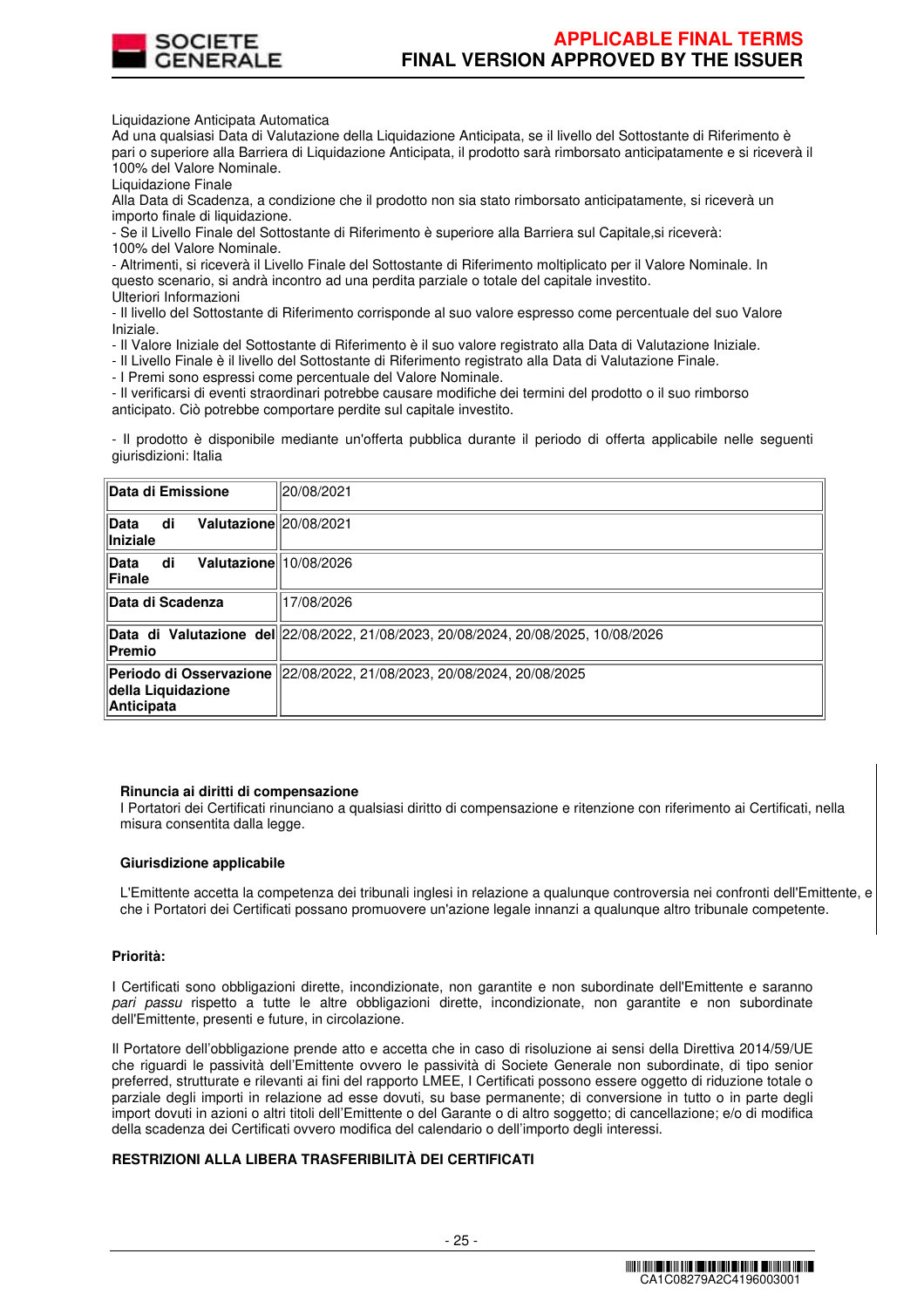

Non Applicabile. Non sussiste alcuna limitazione alla libera trasferibilità dei Certificati, ferme restando le restrizioni di vendita e trasferimento eventualmente in vigore in talune giurisdizioni, incluse le restrizioni applicabili all'offerta e alla vendita a, o per conto o a beneficio di, Cessionari Autorizzati

Un Cessionario Consentito indica qualsiasi soggetto che (i) non è una U.S. person secondo la definizione di cui al Regulation S; e (ii) non è un soggetto che rientra in una qualsiasi definizione di soggetto U.S. ai fini di qualsivoglia regola CEA o CFTC, o linee guida o ordinanze proposte o emesse da CEA (per fini di chiarezza, qualsiasi soggetto che non sia un "soggetto non statunitense" ai sensi della norma CFTC 4.7(a)(1)(iv), ma escludendo, ai fini della sottosezione (D), l'eccezione riferita a qualsiasi soggetto qualificato ed idoneo che non sia un "soggetto non statunitense", sarà considerato un soggetto U.S.); e (iii) non è "soggetto U.S." ai sensi delle norme definitive di attuazione dei requisiti di mantenimento del rischio di credito di cui alla Sezione 15G del U.S. Securities Exchange Act del 1934 e successive modifiche (le **Regole U.S. di Mantenimento del Rischio**) (un **Soggetto U.S. al Mantenimento del Rischio**).

# **DOVE SARANNO NEGOZIATI I TITOLI?**

#### **Ammissione alle negoziazioni:**

Sarà presentata domanda di ammissione alla negoziazione dei Certificati sul Sistema Multilaterale di Negoziazione denominato EuroTLX "MTF"), organizzato e gestito da Borsa Italiana S.p.A.

**Non vi è alcuna certezza che la negoziazione dei Certificati sia approvata a partire dalla Data di Emissione, dato che se Borsa Italiana S.p.A. non dovesse rilasciare la sua decisione di ammissione alla negoziazione entro il giorno immediatamente antecedente la Data di Emissione, la Sezione "Condizioni a cui è soggetta l'offerta" di questa Nota di Sintesi Specifica deve essere applicata.** 

#### **I TITOLI SONO ASSISTITI DA UNA GARANZIA?**

#### **Natura e scopo della garanzia**

I Certificati sono incondizionatamente e irrevocabilmente garantiti da Société Générale (il **Garante**) ai sensi della garanzia regolata dal diritto francese stipulata in data 04/06/2021 (la **Garanzia**).

La Garanzia costituisce un'obbligazione diretta, incondizionata, non garantita e non subordinata del Garante, con il rango di obbligazione senior preferred di cui all'articolo L. 613-30-3-I-3° del Codice e sarà almeno pari passu rispetto a tutte le altre obbligazioni, esistenti e future, dirette, incondizionate, non garantite e senior preferred del Garante, ivi comprese quelle relative ai depositi.

Qualsiasi riferimento a somme o importi pagabili dall'Emittente, garantiti dal Garante ai sensi della Garanzia, dovrà essere rivolto a somme e/o importi direttamente ridotti, e/o in caso di conversione in equity, ridotte dell'importo di tale conversione, e/o altrimenti modificati di volta in volta in seguito all'applicazione del potere di bail-in di qualsivoglia autorità pertinente ai sensi della direttiva 2014/59/UE del Parlamento Europeo e del Consiglio dell'Unione Europea.

#### **Descrizione del Garante**

Il Garante, Société Générale è la società controllante del Gruppo Société Générale.

Sede legale: 29, boulevard Haussmann, 75009 Parigi, Francia.

Forma giuridica: Società per azioni a responsabilità limitata pubblica (société anonyme).

Legislazione di riferimento dell'Emittente: diritto francese.

Paese di costituzione: Francia

#### Legal entity identifier (LEI) : O2RNE8IBXP4R0TD8PU41

Il Garante può intraprendere su base regolare, come ciò è definito nelle condizioni fissate dal French Banking and Financial Regulation Committee, tutte le operazioni salvo quelle sopra menzionate, ivi inclusa in particolare l'attività di brokeraggio assicurativo.

In generale, il Garante può svolgere, per conto proprio, per conto di terzi o congiuntamente, tutte le attività finanziarie, commerciali, industriali, relative all'agricoltura, alla proprietà personale o immobiliare, direttamente o indirettamente legate alle attività sopra menzionate o che possono facilitare lo svolgimento di tali attività.

#### **Informazioni finanziarie chiave del Garante:**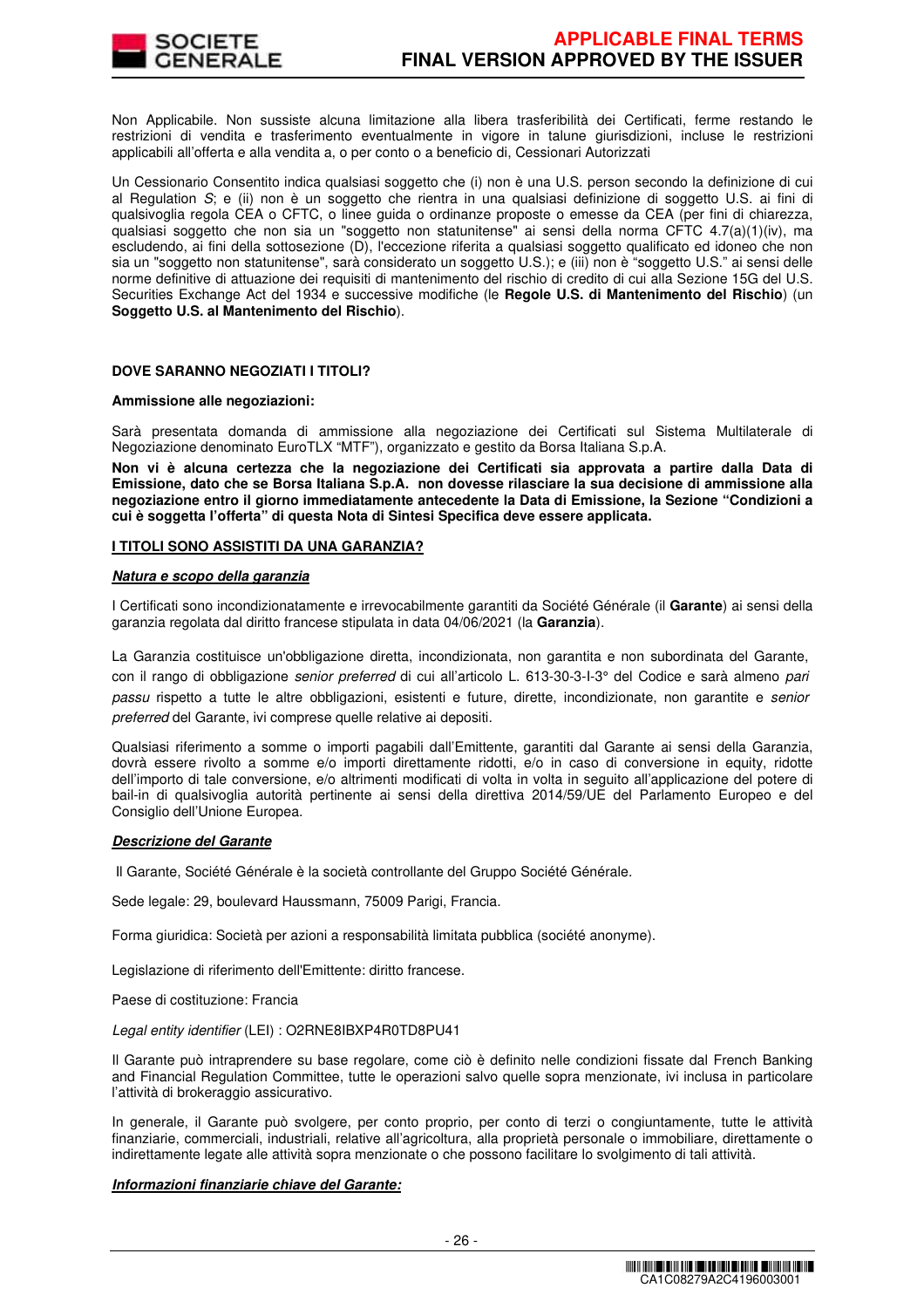

| In miliardi di euro                                                                                                                                                                          | <b>Primo Trimestre</b><br>2021 (non<br>soggetto a<br>revisione) | 31.12.2020<br>(soggetto a<br>revisione) | <b>Primo Trimestre</b><br>2020 (non<br>soggetto a<br>revisione) | 31.12.2019<br>(soggetto a<br>revisione) |
|----------------------------------------------------------------------------------------------------------------------------------------------------------------------------------------------|-----------------------------------------------------------------|-----------------------------------------|-----------------------------------------------------------------|-----------------------------------------|
| Reddito netto da interessi (o<br>equivalente)<br>(Totale interessi attivi e passivi)***                                                                                                      | N/A                                                             | 10,473                                  | N/A                                                             | 11,185                                  |
| Reddito netto da fee e commissioni<br>(Fee Totali e spese)                                                                                                                                   | N/A                                                             | 4,917                                   | N/A                                                             | 5,257                                   |
| Perdita netta da riduzione durevole<br>di valore delle attività finanziarie<br>(Costo del rischio)                                                                                           | (276)                                                           | (3,306)                                 | (820)                                                           | (1,278)                                 |
| Reddito netto da trading<br>(Utili e perdite nette su transazioni<br>finanziarie)                                                                                                            | N/A                                                             | 2,851                                   | N/A                                                             | 4,460                                   |
| Misura della performance finanziaria<br>utilizzata dall'emittente nel bilancio<br>quale l'utile operativo<br>(Margine operativo lordo)                                                       | 1,497                                                           | 5,399                                   | 492                                                             | 6,944                                   |
| Utile o perdita netta (per il bilancio<br>consolidato utile o perdita netta<br>attribuibile ai possessori di<br>strumenti di capitale della<br>capogruppo)<br>(Utile netto,quota del gruppo) | 814                                                             | (258)                                   | (326)                                                           | $3,248*$                                |

# **Conto economico**

# **Stato patrimoniale**

| In miliardi di euro                                                                                                          | Primo<br><b>Trimestre</b><br>2021 (non<br>soggetto a<br>revisione) | 31.12.2020<br>(soggetto a<br>revisione) | 31.12.2020<br>(soggetto a<br>revisione) | 31.12.2019<br>(soggetto a<br>revisione) | #Valore<br>risultante dal più<br>recente<br>processo<br>revisione<br>di<br>e<br>valutazione<br>prudenziale<br>(SREP) |
|------------------------------------------------------------------------------------------------------------------------------|--------------------------------------------------------------------|-----------------------------------------|-----------------------------------------|-----------------------------------------|----------------------------------------------------------------------------------------------------------------------|
| Totale attività<br>Totale Attività)                                                                                          | 1.503,0                                                            | 1.462,0                                 | 1.507,7                                 | 1.356,3                                 | N/A                                                                                                                  |
| Debiti senior<br>(Titoli di debito emessi)                                                                                   | 137,2                                                              | 139,0                                   | 139,6                                   | 125,2                                   | N/A                                                                                                                  |
| Debiti subordinati<br>(Debiti Subordinati)                                                                                   | 16,2                                                               | 15,4                                    | 15,0                                    | 14,5                                    | N/A                                                                                                                  |
| Prestiti e crediti dalla<br>clientela<br>(Prestiti ai clienti e costi<br>ammortizzati)                                       | 456,5                                                              | 448,8                                   | 461,8                                   | 450,2                                   | N/A                                                                                                                  |
| Depositi dalla clientela<br>(Depositi dalla clientela)                                                                       | 467,7                                                              | 456,1                                   | 442,6                                   | 418,6                                   | N/A                                                                                                                  |
| <b>Totale capitale</b><br>(Patrimoni netto, subtotale<br>equity, quota del gruppo)                                           | 62,9                                                               | 61,7                                    | 62,6                                    | 63,5                                    | N/A                                                                                                                  |
| Prestiti non performing<br>(sulla base di importo netto<br>iscritto in bilancio / prestiti<br>e crediti)<br>(Prestiti dubbi) | 17,4                                                               | 17,0                                    | 16,6                                    | 16,2                                    | N/A                                                                                                                  |
| Rapporto di Common<br><b>Equity Tier 1 capital (CET1)</b>                                                                    | $13,5\%$ $(1)$                                                     | 13,4%(1)                                | 12,6%                                   | 12,7%                                   | 9.03% **                                                                                                             |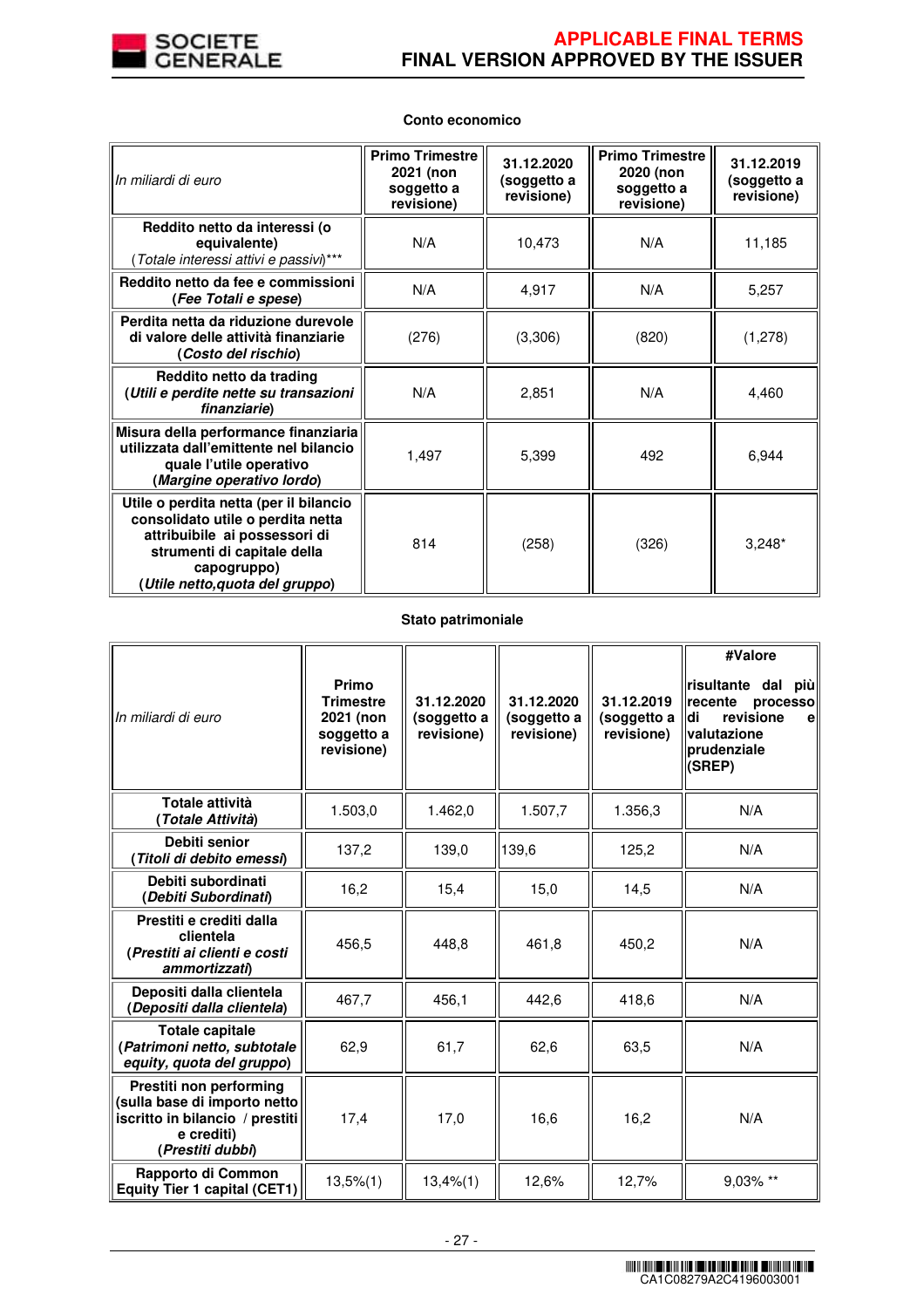

| (o altro rapporto di capitale)<br>di adeguatezza prudenziale<br>a seconda dell'emissione)<br>(Rapporto di Common<br><b>Equity Tier 1)</b> |             |          |       |       |     |
|-------------------------------------------------------------------------------------------------------------------------------------------|-------------|----------|-------|-------|-----|
| Rapporto di capitale totale<br>(Rapporto di capitale totale)                                                                              | $19,1%$ (1) | 19,2%(1) | 18,0% | 18,3% | N/A |
| Rapporto di leva calcolato<br>secondo il quadro<br>regolamentare applicabile<br>(Rapporto di leva CRR a<br>pieno carico)                  | $4,5\%$ (1) | 4,8%(1)  | 4.2%  | 4.3%  | N/A |

\* Dal 01 gennaio 2019, in linea con le modifiche allo IAS 12 "Imposte sul Reddito", il risparmio fiscale relativo al pagamento di cedole su subordinati senza date e note fortemente subordinate, in precedenza registrate nelle riserve consolidate, è ora riconosciuto come reddito nella linea "imposte sul reddito".

\*\*Considerando i buffers regolamentari combinati, il livello del rapporto CET1 che attiverebbe il meccanismo dell'Importo Massimo Distribuibile sarebbe pari a 9,03% al 31 marzo 2021.

\*\*\* I titoli in corsivo si riferiscono ai titoli utilizzati nel bilancio

(1) Phased-in ratio

#### **Rischi chiave specifici del garante**

Considerando che Société Générale è garante e controparte delle operazioni di copertura dell'Emittente, gli investitori sono essenzialmente esposti al rischio di credito di Société Générale e non hanno ricorso nei confronti dell'Emittente in caso di inadempimento dell'Emittente.

#### **QUALI SONO I RISCHI CHIAVE SPECIFICI DEI TITOLI?**

La vendita dei Certificati prima della prevista data di scadenza determinerà la perdita della protezione totale dell'importo investito**.**

Benché sia oggetto di impegni di market making, la liquidità del prodotto può essere influenzata dal verificarsi di circostanze eccezionali che potrebbero rendere difficile vendere il prodotto o comunque ad un prezzo che produce la perdita totale o parziale dell'importo investito.

I Certificati possono essere rimborsati anticipatamente automaticamente quando il livello del(i) Sottostante(i) raggiungono un certo livello. Gli Investori non beneficeranno della performance del(i) Sottostante(i) successivamente a tal evento.

Il valore di mercato dei Certificati dipende dall'evoluzione dei parametri di mercato al momento dell'uscita (livello dei prezzi dei Sottostanti, tassi di interesse, volatilità e credit spreads) e può pertanto comportare un rischio di perdita totale o parziale dell'importo inizialmente investito

Il verificarsi di eventi non legati al Sottostante (quali la modifica di previsioni di legge, inclusa la normativa fiscale, eventi di forza maggiore) possono determinare il rimborso anticipato dei Certificati e quindi la perdita totale o parziale dell'importo investito.

Il verificarsi di eventi relativi al Sottostante ovvero a operazioni di copertura può determinare la necessità di rettifiche, de-indicizzazioni, sostituzione del Sottostante, e di conseguenza a perdite del capitale investito, anche in caso di prodotti a capitale protetto.

Se la valuta di riferimento delle attività principali dell'investitore è diversa da quella del prodotto, l'investitore è esposto al rischio di cambio, in particolare in caso di controlli sul cambio, che potrebbero ridurre l'importo investito.

#### **SEZIONE D – INFORMAZIONI CHIAVE SULL'OFFERTA AL PUBBLICO DEI TITOLI E/O SULL'AMMISSIONE ALLE NEGOZIAZIONI SU DI UN MERCATO REGOLAMENTATO**

# **IN BASE A QUALI CONDIZIONI E ORIZZONTE TEMPORALE POSSO INVESTIRE IN QUESTI TITOLI?**

# **DESCRIZIONE DELLE MODALITÀ DELL'OFFERTA:**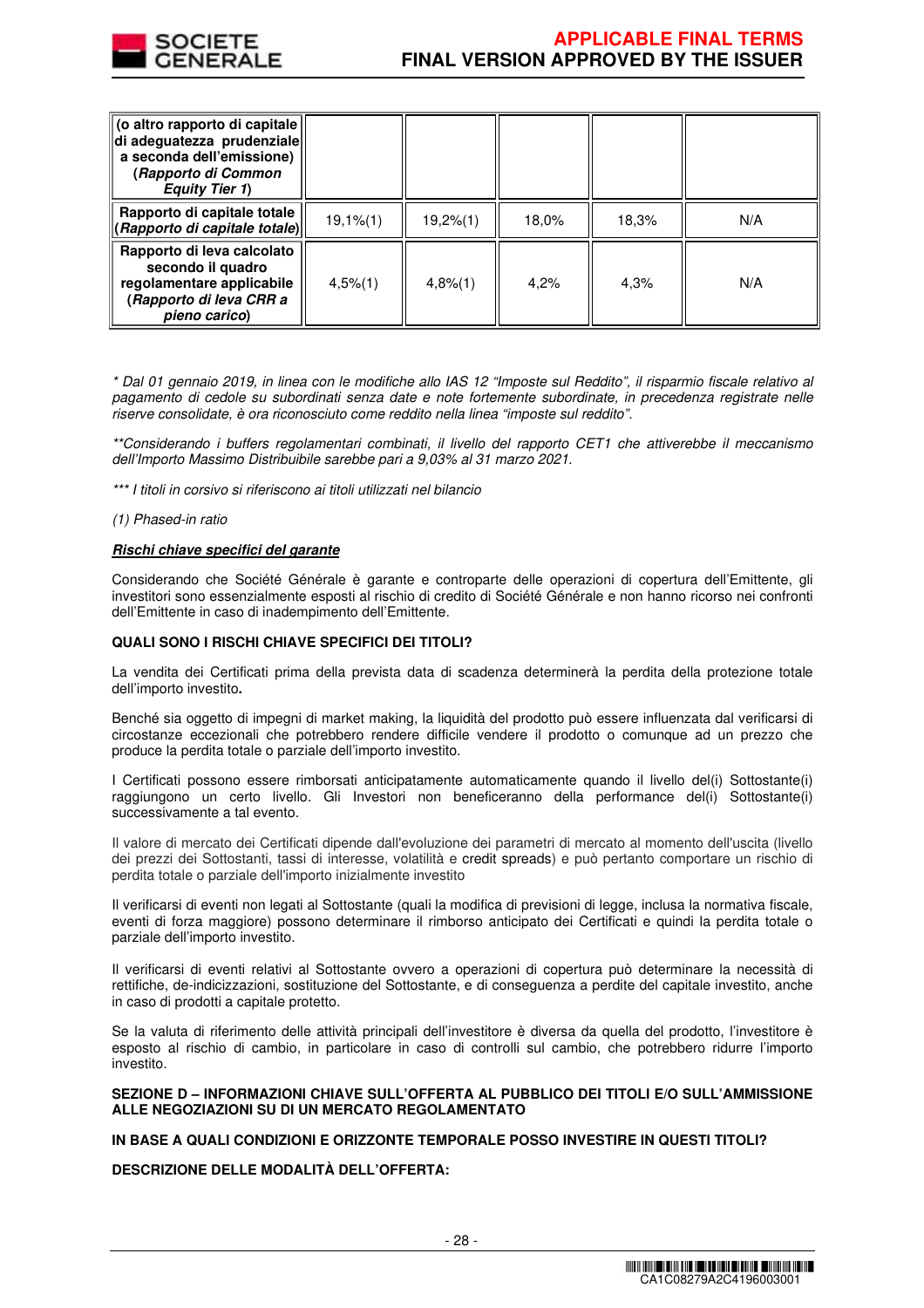

#### **Giurisdizione dell'offerta al pubblico non esente:** Italia

#### **Periodo di Offerta:**

Dal 29 luglio 2021 (incluso) alle 09:00 CET (Central European Time) al 17 agosto 2021 (incluso), alle 16:00 CET, salvo chiusura anticipata del Periodo di Offerta, come descritto di seguito.

I Certificati verranno collocati:

(a) all'interno dei locali del Collocatore, presso le loro sedi e le filiali;

(b) mediante offerta fuori sede ai sensi dell'articolo 30 e dell'articolo 31 del d.lgs 24 febbraio 1998 n. 58 come successivamente modificato (il "Testo Unico della Finanza") dal 29 luglio 2021 alle 9.00 CET al 12 agosto 2021 (incluso), alle 16.00 CET; e

(c) mediante tecniche di comunicazione a distanza ai sensi dell'articolo 32 del TUF dal 29 luglio 2021 alle 9.00 CET al 05 agosto 2021 (incluso), alle 16.00 CET,

salvo chiusura anticipata del Periodo d'Offerta come descritto di seguito.

Il Collocatore che intendono collocare i Certificati attraverso l'offerta fuori sede ai sensi dell'articolo 30 del Testo Unico della Finanza raccoglieranno i Moduli di adesione - invece che direttamente presso le loro filiali e uffici attraverso consulenti finanziari abilitati all'offerta fuori sede ai sensi dell'articolo 31 del Testo Unico della Finanza.

Ai sensi dell'articolo 30, comma 6, del Testo Unico della Finanza, la validità e l'efficacia dei contratti sottoscritti tramite Offerta Fuori Sede è sospesa per un periodo di 7 (sette) giorni dalla data di sottoscrizione del Modulo di Adesione da parte del relativo investitore.

Entro tale periodo gli investitori possono comunicare al relativo Collocatore il loro recesso, senza dover pagare alcun costo o commissione.

I Certificati verranno anche offerte mediante tecniche di comunicazione a distanza ai sensi dell'articolo 32 del Testo Unico della Finanza (ad esempio attraverso le piattaforme di trading online del Collocatore). In tale caso gli investitori possono acquistare i Certificati via internet, dopo essere stati identificati dal Collocatore, utilizzando le loro password/codici identificativi personali. Ai sensi dell'articolo 67-duodecies del d.lgs n. 206/2005 come successivamente modificato (il "Codice del Consumo"), la validità e l'efficacia dei contratti sottoscritti mediante tecniche di comunicazione a distanza sono sospese per un periodo di 14 (quattordici) giorni dalla data di sottoscrizione del modulo di adesione da parte dell'investitore di riferimento. Entro tale periodo gli investitori possono comunicare al relativo Collocatore il loro recesso senza alcun costo o commissione.

**Prezzo di Offerta:** I Certificati saranno offerti al Prezzo di Emissione, una parte del quale, pari al massimo al 2,00%, è costituita dalla commissione di distribuzione dovuta in via anticipata dal Garante a Deutsche Bank SpA, Piazza del Calendario, 3, 20126 Milano (il **Collocatore**)

#### **Condizioni a cui è soggetta l'offerta:**

L'offerta dei Certificati è subordinata alla loro emissione e a qualunque condizione aggiuntiva contenuta nei termini generali di attività degli intermediari finanziari, dagli stessi notificate agli investitori.

L'Emittente si riserva il diritto di chiudere il Periodo di Offerta prima della scadenza inizialmente stabilita per qualunque motivo.

L'Emittente si riserva il diritto di ritirare l'offerta e annullare l'emissione dei Certificati per qualunque motivo e in un qualsiasi momento alla Data di Emissione o precedentemente alla stessa. Resta inteso che qualora un potenziale investitore abbia richiesto la sottoscrizione e l'Emittente eserciti tale diritto, tale potenziale investitore non avrà alcun diritto di sottoscrivere o acquistare altrimenti i Certificati.

In ogni caso, l'avviso agli investitori relativo alla chiusura anticipata o al ritiro, a seconda dei casi, sarà pubblicato sul sito web dell'Emittente (http://prospectus.socgen.com).

La validità dell'offerta è soggetta al rilascio dell'autorizzazione alla negoziazione sull'EuroTLX da parte di Borsa Italiana S.p.A. entro e non oltre il giorno immediatamente precedente alla Data di Emissione; diversamente, l'offerta deve considerarsi ritirata e l'emissione annullata. L'Emittente s'impegna a presentare per tempo la relativa domanda a Borsa Italiana S.p.A., al fine di consentire a Borsa Italiana S.p.A. di prendere una decisione, in base ai suoi regolamenti, entro il giorno immediatamente precedente alla Data di Emissione.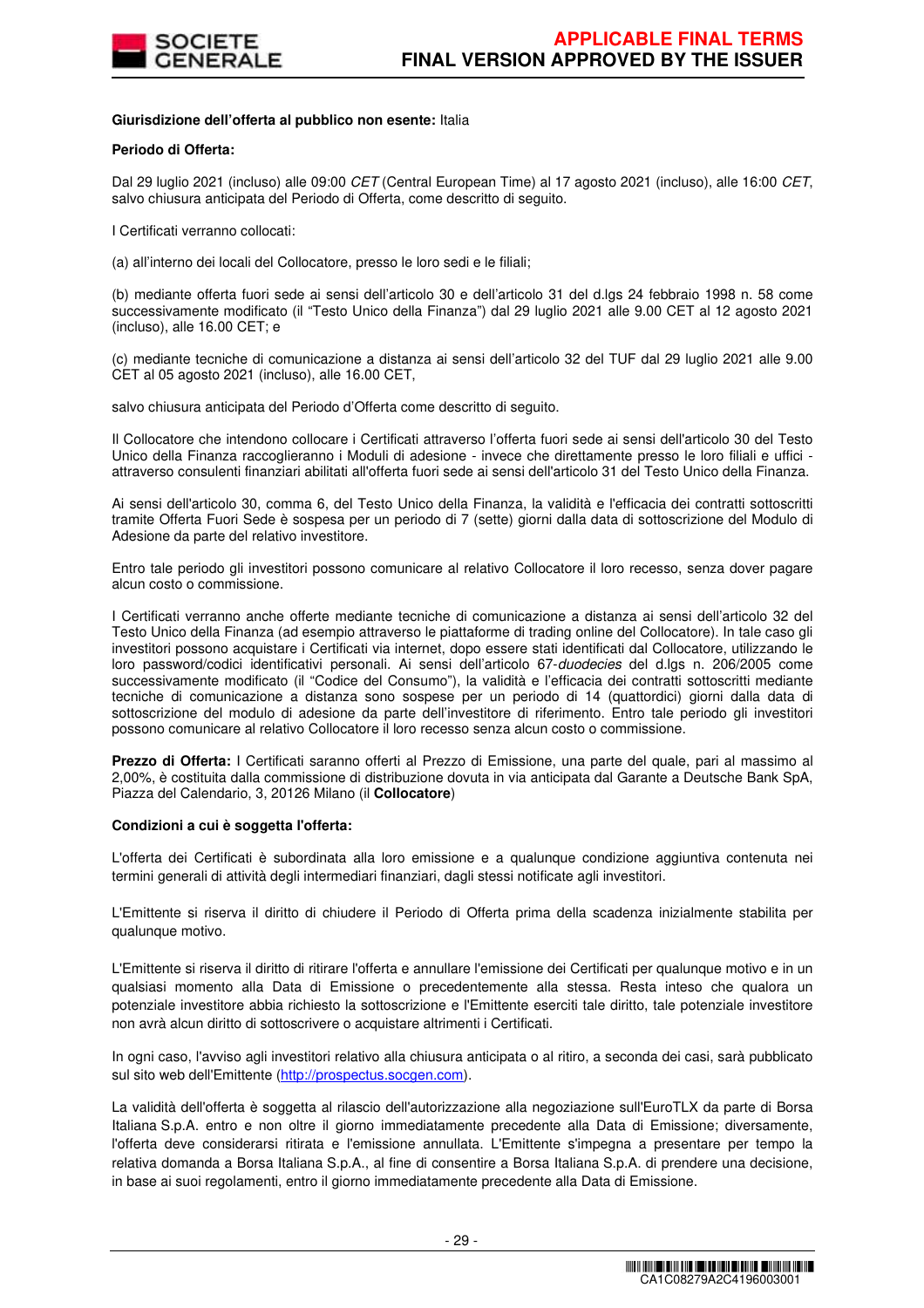

**Prezzo di Emissione:** EUR 100 per Certificato di Denominazione Specificata di EUR 100

#### **Stima delle spese totali relative all'emissione o all'offerta, includendo la stima di eventuali spese applicate all'investitore dall'Emittente o dall'offerente:**

I costi di entrata, impliciti nel Prezzo di Emissione e calcolati al 22/07/2021 (la **data di lancio dell'emissione**), applicati all'investitore dall'Emittente o dall'Offerente sono pari al 2,5644% (2,00 % costi di collocamento, 0,5644% altri costi %). I costi di entrata e i potenziali costi ricorrenti e le potenziali penali di uscita anticipata possono avere un impatto sul rendimento che l'investitore può ottenere dall'investimento.

**Piano di distribuzione:** Il prodotto è destinato ad investitori al dettaglio e sarà offerto in Italia

### **CHI è L'OFFERENTE E/O IL SOGGETTO CHE CHIEDE L'AMMISSIONE ALLE NEGOZIAZIONI ?**

Societe Generale in quanto Dealer

Tour Société Générale - 17 Cours Valmy

92987 Paris La Défense Cedex, France

Sede legale : 29, boulevard Haussmann, 75009 Paris, France.

Forma giuridica: Società per azioni a responsabilità limitata pubblica (société anonyme).

Legislazione di riferimento: diritto francese.

Paese di costituzione: Francia

# **PERCHÈ QUESTO PROSPETTO VIENE PRODOTTO?**

Questo prospetto è stato predisposto in relazione all'offerta al pubblico dei Certificati.

**Ragioni dell'offerta o dell'ammissione alle negoziazioni: i** proventi netti dell'emissione dei Certificati saranno utilizzati per le finalità generali di finanziamento del Gruppo Société Générale, che comprende il generare profitti.

**Uso dei proventi e importo stimato dei proventi: I proventi netti dell'emissione dei Certificati saranno utilizzati per le finalità generali di finanziamento del Gruppo Société Générale, che comprende il generare profitti.** 

**Impegno di sottoscrizione**: E' in essere un impegno di sottoscrizione a fermo con**:** Societe Generale.

#### **Interessi delle persone fisiche e giuridiche coinvolte nell'emissione/offerta :**

Ad eccezione delle eventuali commissioni dovute al Dealer,e per quanto l'Emittente ne sa, nessuna persona coinvolta nell'emissione dei Certificati ha un interesse rilevante nell'Offerta.

Il Dealer e le sue affiliate si sono impegnate, e potrebbero in futuro impegnarsi, in operazioni di investment banking e/o commercial banking transactions, e potrebbero nel corso ordinario del business eseguire altri servizi per l'Emittente e le sue affiliate.

Société Générale ricoprirà i ruoli di fornitore di strumenti di copertura a favore dell'Emittente e di Agente di Calcolo dei Certificati.

La possibilità di conflitti di interesse tra i vari ruoli di Société Générale, da un lato, e, d'altro lato, tra quelli di Société Générale nello svolgimento di questi ruoli e quelli dei Portatori dei Certificati, non può escludersi.

Inoltre, considerata l'attività bancaria di Société Générale, conflitti di interesse potrebbero sorgere tra gli interessi di Société Générale nello svolgimento di tali attività (inclusa la detenzione di informazioni non pubbliche in relazione ai sottostanti dei Certificati) e quelli dei Portatori dei Certificati. Infine, le attività di Société Générale sullo/sugli strumento/i finanziario/i sottostante/i, per conto della proprietà ovvero per conto dei propri clienti, oppure il porre in essere transazioni di copertura, può anche avere un impatto sul prezzo di questi strumenti e sulla loro liquidità, e ciò potrebbe configgere con gli interessi dei Portatori dei Certificati.

Société Générale ricoprirà i ruoli di fornitore di strumenti di copertura a favore dell'Emittente e di Agente di Calcolo dei Certificati.

La possibilità di conflitti di interesse tra i vari ruoli di Société Générale, da un lato, e, d'altro lato, tra quelli di Société Générale nello svolgimento di questi ruoli e quelli dei Portatori dei Certificati, non può escludersi.